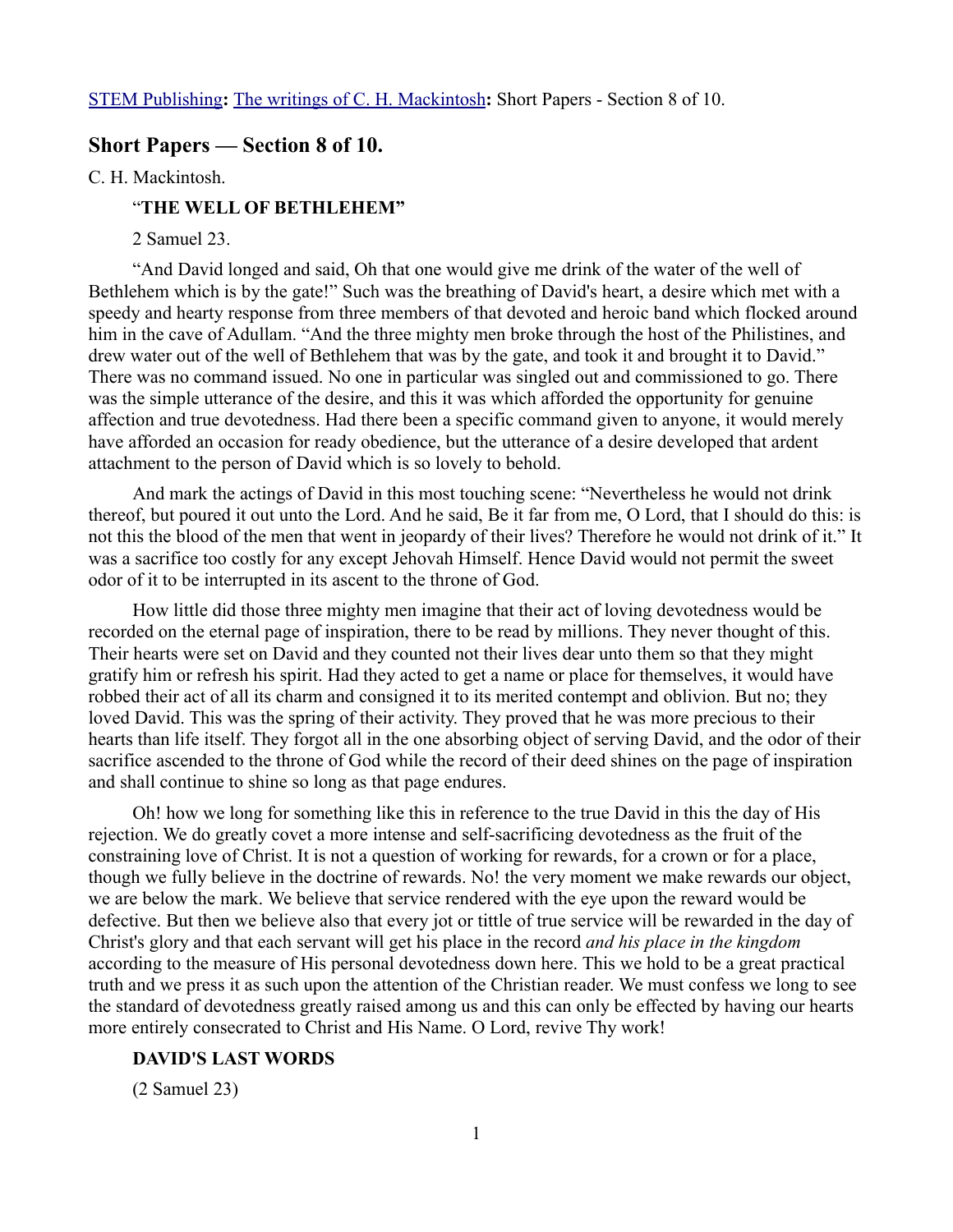There is something deeply touching and most consolatory in the last words of "The sweet Psalmist of Israel." It is good and profitable to listen to the "last words" of any saint of God or servant of Christ. It is well to hearken to the mellow words of the white-haired and experienced, to those who have reached the final stage of life's rough journey. We all know that, upon our first starting on our course, there is a degree of romance about us. We cherish large expectations from men and things. We fondly imagine that all is gold that glitters and we foolishly hope that all the promises and pretensions of the scene around will be fully realized. But alas! as we get on, we discover our mistake. Stern reality cures us of much of our youthful romance and the blasts of the desert heat carry away much of the bloom of our young days. The young believer is apt to confide in everyone who makes a profession; and this simple confidence is lovely. Would that it always met with a more worthy response. But it does not. One meets with much, even in an ordinary Christian career, to chill, to wither, to contract and repulse. Hence the weight and value of "last words," especially when we get them, not merely as the fruit of matured judgment, but as in David's case, by inspiration of the Holy Spirit.

"Now these be the last words of David, David the son of Jesse said, and the man who was raised up on high, the anointed of the God of Jacob, and the sweet psalmist of Israel, said, The Spirit of the Lord spake by me, and His word was in my tongue. The God of Israel said, the Rock of Israel spake to me, He that ruleth over men must be just, ruling in the fear of God. And he shall be as the light of the morning when the sun riseth, even a morning without clouds; as the tender grass springing out of the earth, by clear shining after rain."

Here, David sets up the divine standard of character for one called to rule over men. "He must be just"; and upon the basis of justice is erected a superstructure of cloudless light, richest blessing and abundant fruitfulness. All this will only be realized when the Son of David, now hidden in the heavens, shall ascend the throne of his Father and stretch forth His scepter over a restored creation.

Not only does David set up the divine standard; he compares himself with it, and it is in this comparison we have the great moral and practical truth which I desire to fasten on my reader's heart. "Although," says David, "my house be not so with God; yet He hath made with me an everlasting covenant, ordered in all things and sure: for this is all my salvation and all my desire, although He make it not to grow."

The only way to get a right view of ourselves is by looking at Christ. This is what David does in these last words. He weighs himself in a perfect balance and declares himself light. He measures himself with a perfect rule and confesses himself entirely defective. He gazes upon the perfect model and exclaims, "I am not like that." He looks back over the past and sees his failings and faults. He turns over page after page of life's sad story and his eye, enlightened by beams of light from the sanctuary, sees the blots and the blemishes. But, blessed be God, he can fall back upon "an everlasting covenant, ordered in all things and sure," and in that well ordered covenant, finds "all his salvation and all his desire."

There is uncommon beauty and power in the connection between the "although" and the "yet" in the above passage. The former leaves a wide margin in which to insert the words of a convicted and chastened heart, the latter opens the floodgates to let in the full tide of divine mercy and loving kindness. "Although" puts man in the dust as a failing one; "yet" introduces God in all the fullness of His pardoning love. The former is the language of a soul that has learned itself; the latter is the breathing of a heart that had learned something about God.

Oh! beloved reader, is it not a great mercy that, when we reach the close of our history and review the past — when, as regards ourselves, we have only to say, "My house is not so with God" —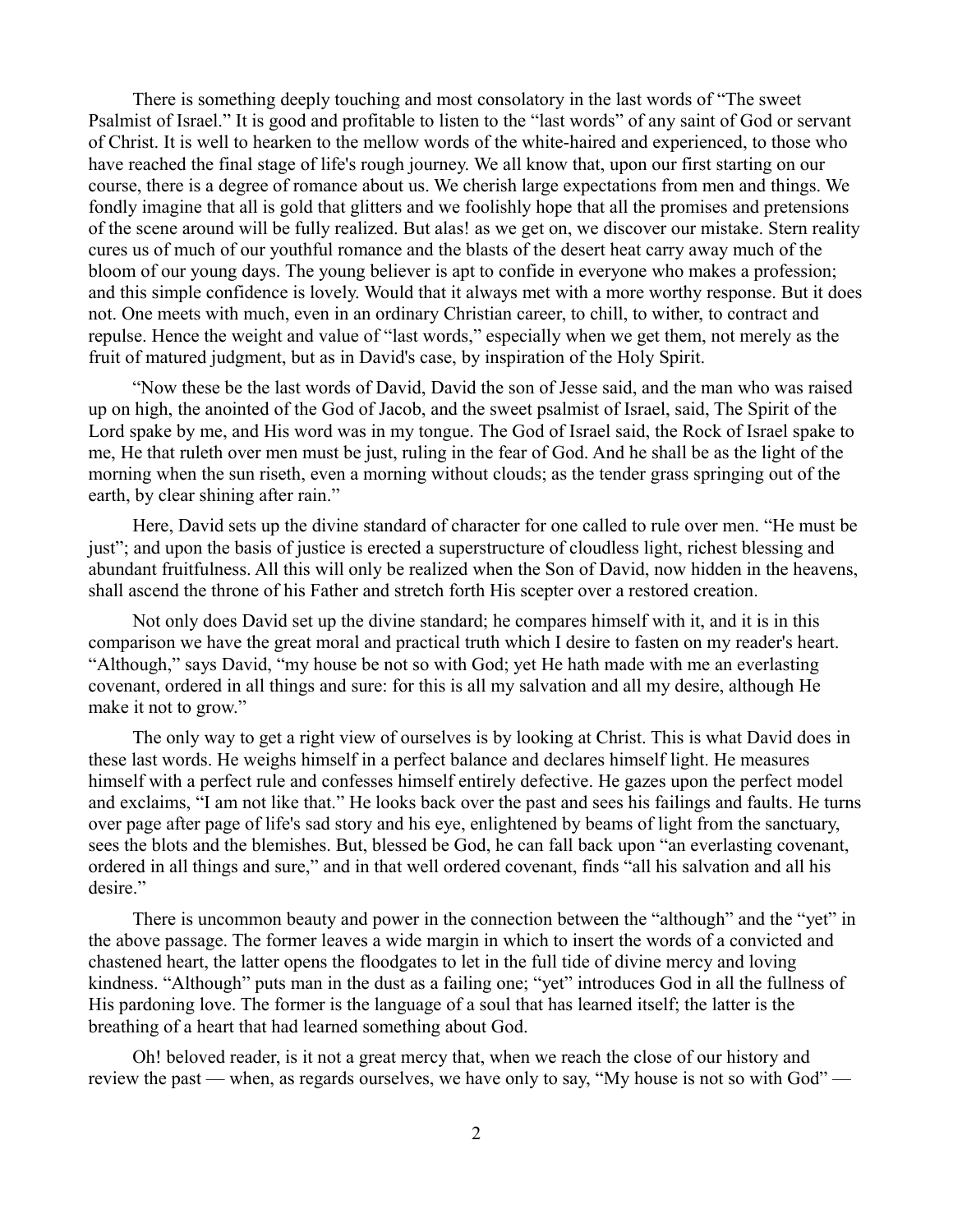we shall then fully prove the eternal stability of that grace in which we have found "all our salvation and all our desire!"

### **THE PRIEST'S PLACE AND PORTION**

(Read Leviticus 6: 14-18)

These verses show us three things in connection with "the law of the meat offering" — the priest, his place and his portion.

1. *The priest*. All the sons of Aaron were priests. They became such by birth. They were born into this highly-privileged position. They did not reach it by effort, but simply by birth. Being sons of Aaron, they *were* priests. They might be disqualified for the discharge of the functions of their position through bodily blemish or ceremonial defilement (Lev. 21-22), but as to the position itself, it was a necessary result of their being sons of Aaron. Position is one thing; ability to discharge the functions or capacity to enjoy the privileges thereof, is quite another.

A dwarf among the sons of Aaron was deprived of many of the higher priestly dignities, but a dwarf was to "eat the bread of his God, of the most holy, and of the holy." God would not leave the feeblest or most diminutive member of the priestly household without a holy portion. "Only he shall not go in unto the veil, nor come nigh unto the altar, because he hath a blemish, that he profane not My sanctuaries: for I the Lord do sanctify them." A dwarf could not attend the altar of God, but the God of the altar took care of the dwarf. The two things are divinely perfect. God's claims have been perfectly answered and the need of His priestly family perfectly met.

2. *The place*. The place where the priest was to partake of his portion teaches us a most valuable lesson of practical holiness. "With unleavened bread shall it be eaten in the holy place, in the court of the tabernacle of the congregation they shall eat it." That is to say, it is only in the power of personal holiness and in the immediate presence of God that we can really partake of our priestly portion. The *way* in which we get the place exhibits absolute grace. The *place* which we get demands personal holiness. To speak of effort in reaching the place is the fallacy of legalism. To think of unholiness in the place is the blasphemy of lawlessness. I reach the position only through grace. I occupy the position only in holiness. The pathway to the sanctuary has been thrown open by free grace, but it is to the sanctuary of God that grace has opened the pathway. These things must never be forgotten. We want to have them graven on the tablets of the conscience and hidden in the chambers of the heart.

3. *The portion*. And now as to the portion. "This is the law of the meat offering: the sons of Aaron shall offer it before the Lord, before the altar. And he shall take of it his handful, of the flour of the meat offering and of the oil thereof, and *all* the frankincense thereof, and shall burn it upon the altar for a sweet savor, even the memorial of it unto the Lord. And the remainder thereof shall Aaron and his sons eat." The fine flour and oil typify Christ's perfect manhood, conceived and anointed by the Holy Spirit. This is the portion of God's priests to be enjoyed in the sanctuary of the divine presence, in separation of heart unto God. It is utterly impossible that we can enjoy Christ anywhere else but in the presence of God or in any other way than personal holiness. To speak of enjoying Christ while living in worldliness, indulging in pride, gratifying our lusts, giving a loose reign to our temper and passions, is a fatal delusion. "If we say that we have fellowship with Him and walk in darkness, we lie and do not the truth" (1 John 1: 6). The two things are wholly incompatible. "Fellowship with God" and "walking in darkness" are as diametrically opposed as heaven and hell.

Thus the place of all true priests — all believers, all members of the priestly household — is to be within the sacred precincts of the sanctuary in the immediate presence of God, feeding upon Christ in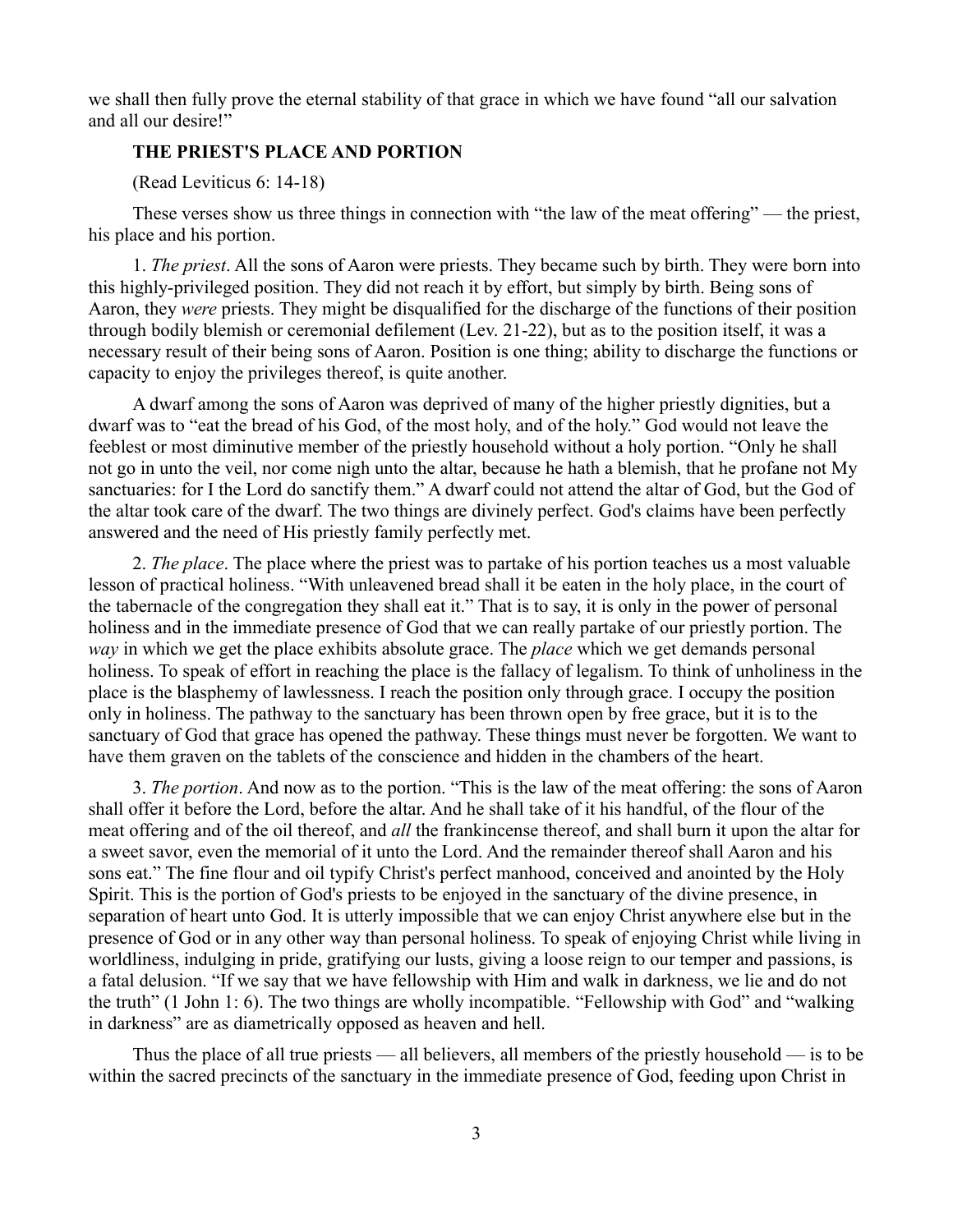the power of personal holiness. All this we are taught in "the law of the meat offering."

Let the reader note particularly that "all the frankincense" was consumed on the altar. Why was this? Because frankincense typified the fragrance of Christ's manhood as enjoyed exclusively by God Himself. There was that in Christ as a Man down here, which only God could duly appreciate. Every thought, every look, every word, every movement, every act of "the Man Christ Jesus" emitted a fragrance which went up directly to the throne of God and refreshed the heart of Him who sat thereon. Not a single atom of Christ's perfectness or preciousness was ever lost. It might be lost on a cold, heartless world and even upon carnal and earthly-minded disciples, but it was not lost upon God. It all went up to Him according to its true value.

This is a spring of joy and comfort to the spiritual mind. When we think of how the blessed Lord Jesus was not appreciated in this world, how little even His own disciples understood or valued Him, how the rarest and most exquisite touches and traits of His perfect humanity were lost upon a rude and unbelieving world and even upon His own people, what a comfort to remember that He was perfectly understood and appreciated by the One who sat on the throne! There was an unbroken line of communication kept up between the heart of Jesus and the heart of God. The cloud of incense was continually ascending to the throne from the only perfect Man who ever trod this cursed and groaning earth.

Not a grain of the incense was lost because not a grain was entrusted even into the hands of the priests. All went up to God. Nothing was lost. The world might despise and hate, the disciples might fail to understand or appreciate; what then? Was a single ray of Christ's moral glory to go for nothing? Surely not; all was duly estimated by Him for whom it was designed and who alone could value it aright. This was true in every stage of Christ's precious life down here. And when we reach the end of that life and see the climax when one disciple sold Him for thirty pieces of silver, another cursed and swore he knew Him not, all forsook Him and fled, the world nailed Him to a cross between two thieves, God showed to the universe how much He differed from all the thoughts of men by placing the crucified One on the throne of the Majesty in the heavens.

Thus much as to the primary application of the incense which, unquestionably, is to Christ. We may also observe that it has a secondary application to the believer which he should seek to understand. True Christianity is the outflow of the life of Christ in the believer's practical ways and this is most precious to God, though it may be lost upon an unbelieving world and even upon a professing Church. There is not a movement of the life of Christ in the believer, not an expression of what He is, not the smallest manifestation of His grace that does not ascend directly as sweet incense to the throne of God. It may not attract the notice or elicit the applause of this world. It may not get a place in the records of men, but it goes up to God. This is enough for the faithful heart. God values all that is of Christ, nothing more, nothing else. There may be much that looks like service — much show, much noise, much that men make a great ado about — but nothing goes up to the throne, nothing is entered into the imperishable records of eternity but that which is the fruit of the life of Christ in the soul.

May God the Holy Spirit lead us into the experimental understanding of these things and bring forth in us, day by day, a brighter and fuller manifestation of Christ to the glory of God the Father!

# **THE BRAZEN SEA**

### (2 Chronicles 4)

"And Solomon made a molten sea of ten cubits from brim to brim, round in compass, and five cubits the height thereof; and a line of thirty cubits did compass it round about. And under it was the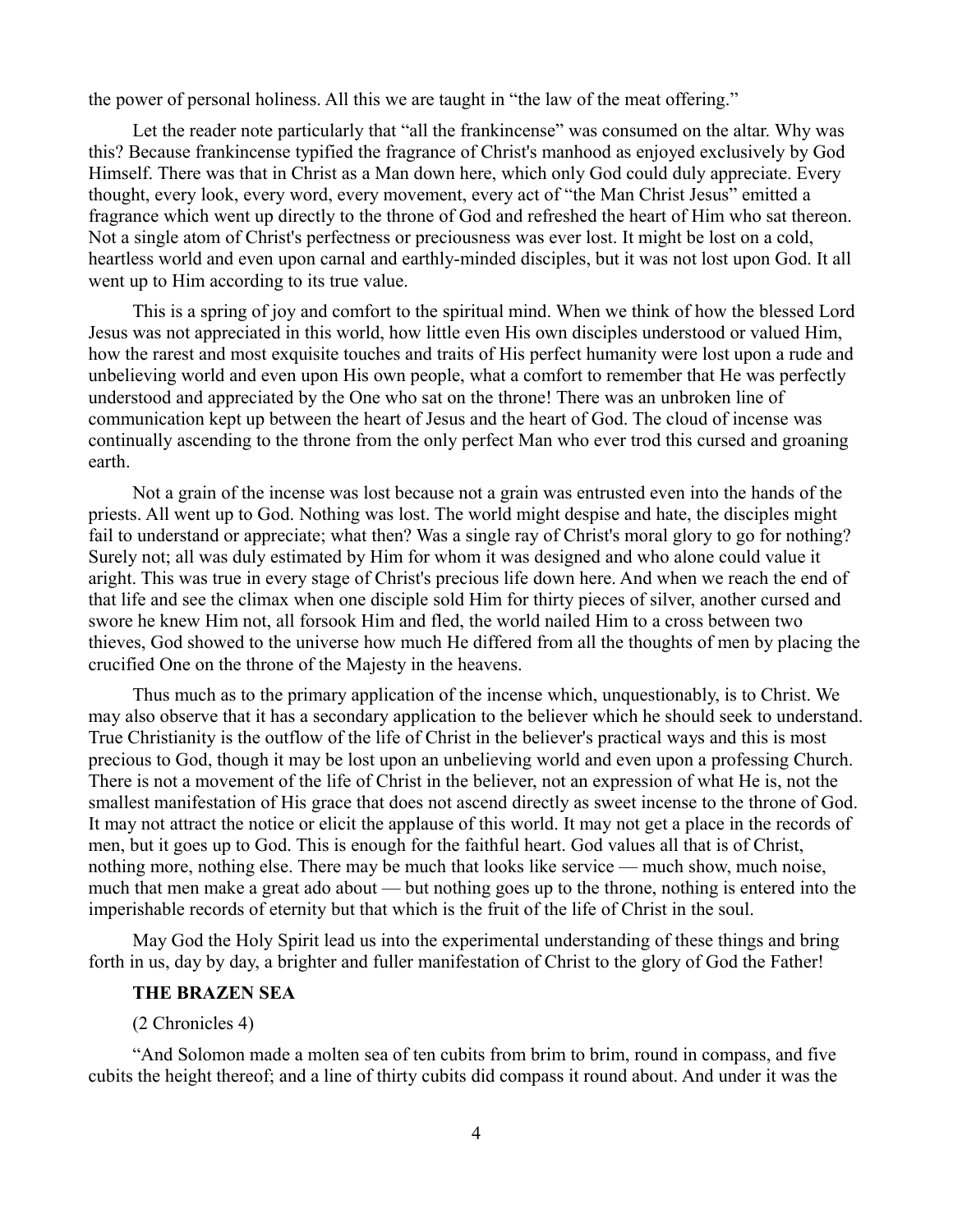similitude of oxen which did compass it round about; ten in a cubit, compassing the sea round about. Two rows of oxen were cast, when it was cast. It stood upon twelve oxen, three looking toward the North, and three looking toward the West, and three looking toward the South, and three looking toward the East; and the sea was set above upon them, and all their hinder parts were inward. And the thickness of it was an handbreadth, and the brim of it like the work of a brim of a cup, with flowers of lilies; and it received and held three thousand baths .... *the sea was for the priests to wash in.*" (2 Chr. 4:  $2-6$ ).

In order to a have a clear understanding of the doctrine taught us in this beautiful and significant figure, three things demand our attention — the material, the contents and the objects. May God the Spirit guide our thoughts and speak to our hearts as we dwell upon these things!

*The material.* Solomon's molten sea was made of brass, the apt symbol of divine righteousness demanding judgment upon sin (as in the brazen altar) or demanding judgment upon uncleanness (as in the brazen sea). The Lord Jesus is spoken of in Revelation 1 as having "His feet like unto fine brass as if they burned in a furnace." It is thus He is seen walking among the candlesticks. He cannot tolerate evil, but must, in the exercise of judgment, trample it beneath His feet. This will explain the reason why the altar where sin was expiated and the sea where defilement was washed away, were both made of brass. Everything in Scripture has its meaning and we should seek in a spirit of prayer to ascertain what that meaning is.

It is most comforting and establishing to the heart to be assured that the sin which God freely pardons and the uncleanness which He freely removes have been both fully and forever judged and condemned in the cross. Not a single jot or tittle of guilt, not a single trace of uncleanness, has been passed over. All has been divinely judged. "Mercy rejoiceth against judgment" and "grace reigns through righteousness" (James 2: 13; Rom. 5: 21). The believer is pardoned and cleansed: his guilt and uncleanness were judged on the cross. The knowledge of this most precious truth works in a double way. It sets the heart and conscience perfectly free and also causes us to abhor sin and uncleanness with an ever growing intensity. The altar of brass told forth in silent yet impressive eloquence, its double story: guilt had been divinely condemned, dear testimony to the fact that uncleanness had been divinely judged, and on that ground, could be divinely washed away.

What deep consolation for the heart in all this! And yet it is holy consolation. I cannot gaze upon the antitype of the altar and lightly commit sin. I cannot think upon the antitype of the molten sea and indifferently contract defilement. My consolation is deep and solid because I know I am pardoned and cleansed, but my consolation is holy because I know that Jesus had to yield up His life to procure my pardon and cleansing. God has been perfectly glorified; sin and uncleanness have been perfectly condemned; I am set eternally free; but the death of Christ is the basis of all. Such is the consolatory yet holy lesson taught us in the material of the brazen altar and the molten sea. Nothing is passed over by God, yet nothing is imputed to me because Christ was judged for all.

Let us now consider *the contents* of Solomon's molten sea. "It received and held three thousand baths" of water. If at the altar I see brass in connection with blood, at the sea I find brass in connection with water. Both point to Christ. "This is He that came by water and blood, Jesus Christ; not by water only, but water and blood" (1 John 5: 6). "But one of the soldiers with a spear pierced His side and forthwith came there out *blood and water*" (John 19: 34). The blood that expiates and the water that cleanses both flow from a crucified Savior. Precious and solemn truth! Precious, because we have expiation and cleansing; solemn, because of the way in which we get them.

But the brazen sea contained water, not blood. Those who approached thereto had *already* proved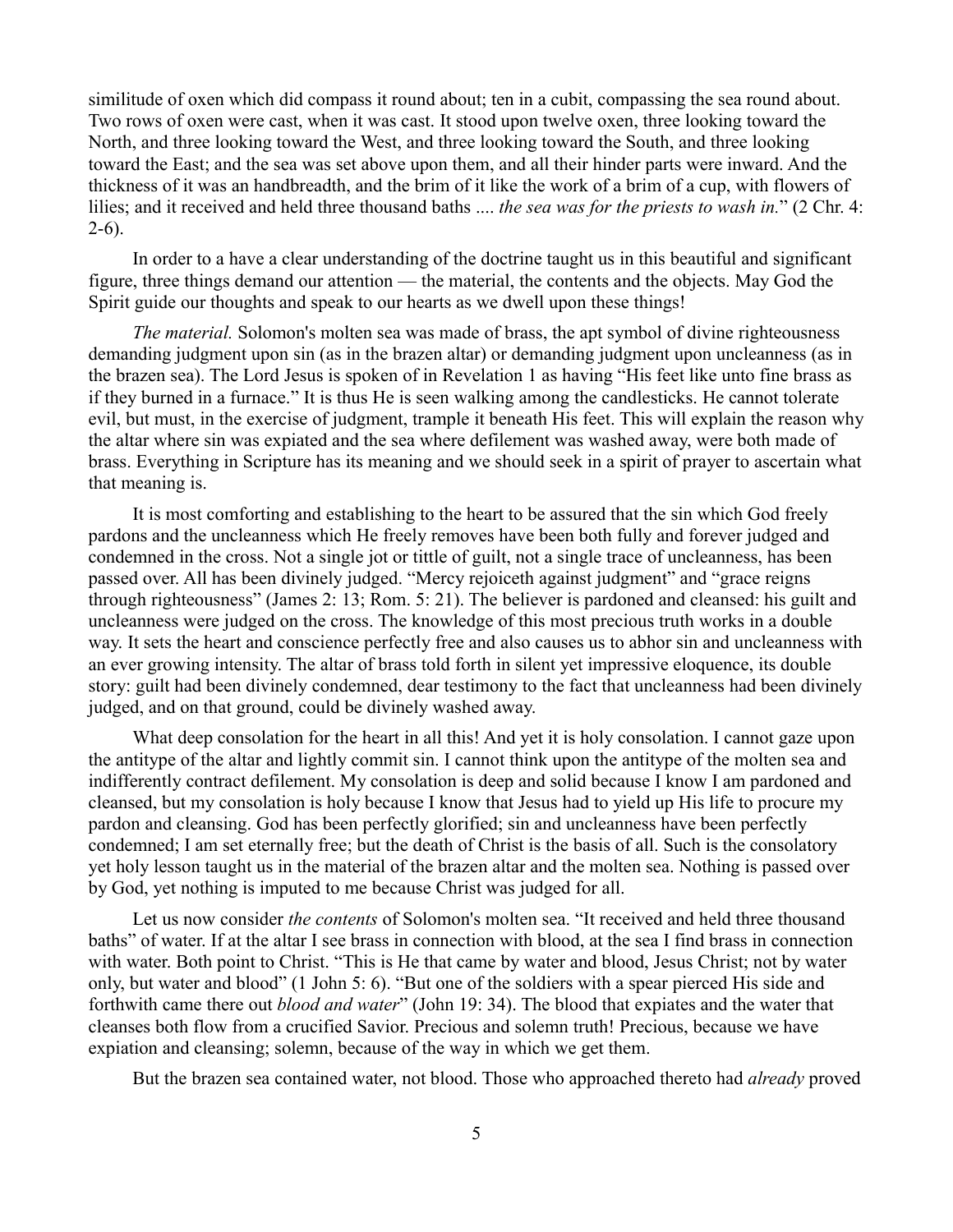the power of the blood and therefore only needed the washing of water. Thus it was in the type and thus it is with the antitype. A priest under the law, whose hands and feet had become defiled, did not need to go back to the brazen altar, but forward to the brazen sea. He did not need to again apply the blood to constitute him a priest, but only to wash with water to enable him to discharge his priestly functions. So now, if a believer fails, if he commits sin, if he contracts defilement, he does not need to be again washed in the blood as at the first, but simply needs the cleansing action of the Word whereby the Holy Spirit applies to the soul the remembrance of what Christ has done. So the defilement is removed, the communion restored and the spiritual priest fitted afresh to discharge his priestly functions. "He that is washed needeth not except to wash his feet, but is clean every whit" (John 13: 10). "The worshippers once purged should have had no more conscience of sins" (Heb. 10: 2). Does this make little of defilement? The very opposite! Did the provision of a molten sea, with its 3000 baths of water, make little of priestly defilement? Did it not rather prove how much was made of it, what a serious matter it was in the judgment of God, how impossible it was to go on with a single soil upon the hands and feet?

Let my reader ponder this matter. Let him examine it in the light of Scripture. Let him make sure he really understands it. There is, in many cases, a great lack of clearness as to the doctrine set forth in the brazen altar and the molten sea. Hence, so many earnest Christians get into spiritual darkness and trouble as to the question of daily sins and daily defilement. They do not see the divine completeness of their cleansing by the blood of Christ. They therefore entertain the idea that they must, on every fresh occasion, go as at the beginning to the brazen altar as if they had never been washed at all. This is a mistake. When once a man is purged by the blood of Jesus, he is clean forever. If Christ has cleansed me, I am divinely, eternally clean. I am introduced into a condition to which perfect cleanness attaches and I can never be out of it. I may lose the *sense* of it, the *power* of it, the *enjoyment* of it. Peter speaks of some forgetting that they were purged from their old sins. If sin be trifled with and if self be not judged, it is hard to say what a Christian may come to. The Lord give us to walk softly and tenderly before Him every day so we may not come under the blinding and hardening influence of sin!

But be it remembered that the most effective safeguard against the working and the influence of sin is to have the heart established in grace and to be clear in the understanding of our standing in Christ. To be dark or doubtful as to these things is the sure way of falling into Satan's snares. If I am seeking to live a holy life in order to establish my position before God, I shall either be propped up in pharisaism or be plunged into some horrible sin. But when I know that all my sins and all my defilements were judged and condemned in the cross, and that I am justified and accepted in a risen Christ, then I stand on the true ground of holiness. And if I fail, as I do constantly, I can bring my failure to God in confession and self-judgment and know Him as faithful and just to forgive me my sins and to cleanse me from all unrighteousness.

I judge myself on the ground that Christ has been already judged before God for the very thing which I confess in His presence. If it were not so, my confession would be of no use. The only ground on which God can be "faithful and just to forgive and cleanse" is that Christ has already been judged on my behalf. And most assuredly, God will not execute judgment twice for the same thing. Blessedly true it is, I must confess and judge myself if I have gone wrong. A single sinful thought is sufficient to interrupt my communion. Every such thought must be judged before my communion can proceed. *But it is as a purged one that I confess. I am no longer viewed as a sinner, having to do with God as a Judge. I am now in the position of a child having to do with God as a Father.* He has made provision for my daily need, a provision which does not involve a denial of my place and portion or an ignoring of the work o£ Christ, but a provision which tells me at once of the holiness and grace of Him who made it. I am not to ignore the altar because I need the sea, but I am to adore the grace of Him who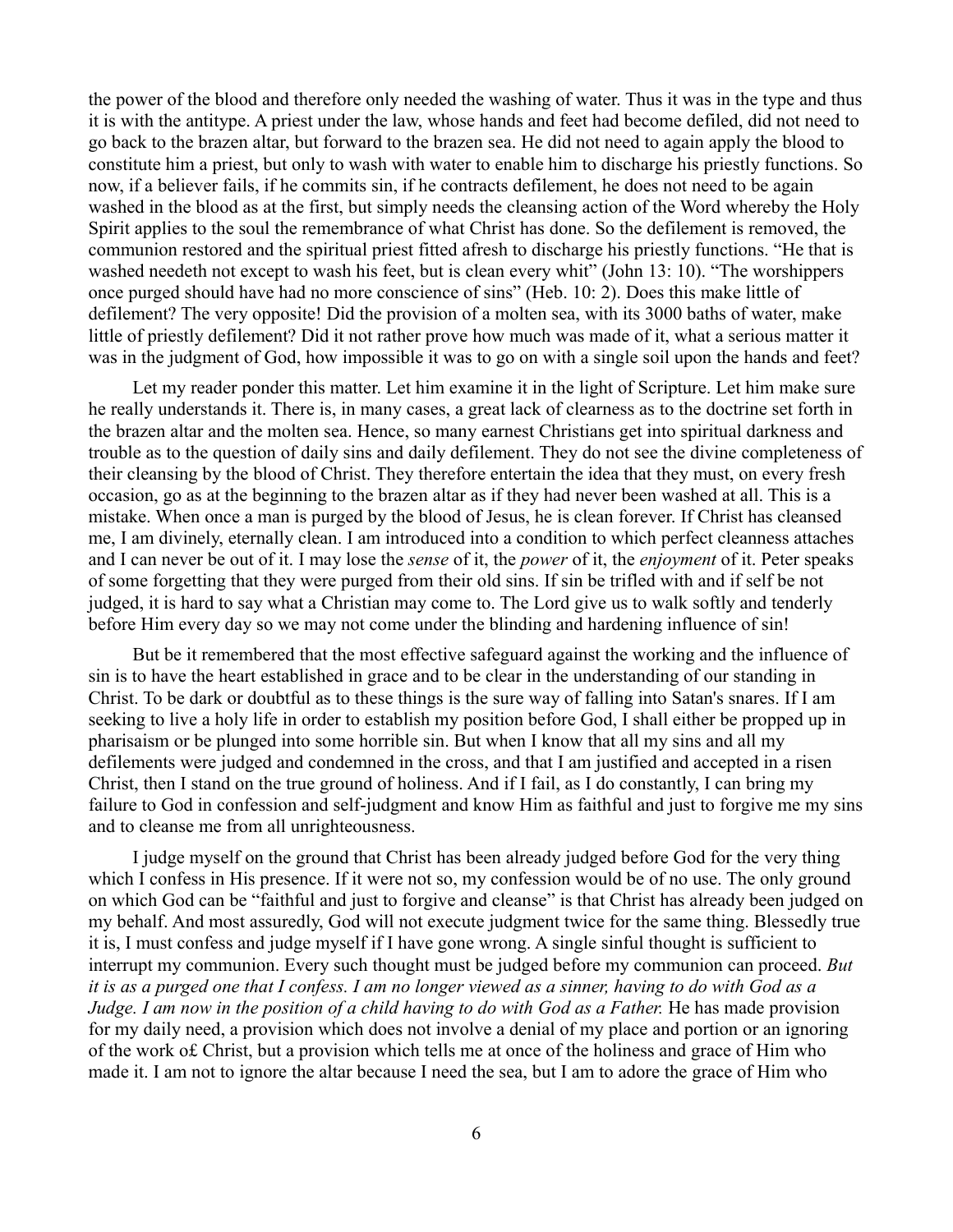provided both the one and the other.

Having said thus much on the material and contents of Solomon's molten sea, a few words will suffice as to *the object thereof.* "*The sea was for the priests to wash in.*" There came the priests from day to day to wash their hands and feet so they might always be in a fit condition to go through their priestly work. This is a striking type of God's spiritual priests — of all true believers whose works and ways need to be cleansed by the action of the Word. Both the brazen laver in the tabernacle and the brazen sea in the temple foreshadowed that "washing of water by the Word" which Christ is now carrying on by the power of the Holy Spirit. Christ in Person is acting up in heaven for us; by His Spirit and Word, He is acting in us and on us. Only thus are we enabled to get on. He restores us when we wander; He cleanses us from every soil; He corrects our every error. He ever lives for us. We are saved daily by His life. He maintains us in the full power and integrity of the position in which His precious blood has set us. All is secured in Him. "Christ loved the Church and gave Himself for it; that He might sanctify and cleanse it with the washing of water *by the Word*, that He might present it to Himself a glorious Church, not having spot or wrinkle or any such thing; but that it should be holy and without blemish" (Eph. 5: 25-27).

Finally, one word as to the "oxen" which held up the brazen sea. The ox is used in Scripture as the symbol of patient labor. Hence their significant place beneath the brazen sea. From whatever side the priest approached, he was met by the apt expression of patient labor. It mattered not how often or in what way he came, he could never exhaust the patience that was devoted to the work of cleansing him from all his defilements. What a precious figure! And we have the substance in Christ. *We can never weary Him by our frequent coming. His patience is exhaustless.* He will not tire until He presents us to Himself without spot or wrinkle or any such thing.

May our hearts adore Him who is our Altar, our Laver, our Sacrifice, our Priest, our Advocate, our All!

## **THE GRAPES OF ESHCOL**

(Numbers 13)

The grand principle of the divine life is faith — simple, earnest, wholehearted faith that just takes and enjoys all that God has given, faith that puts the soul in possession of eternal realities and maintains it therein habitually. This is true in reference to the people of God in all ages. "According to your faith, so be it unto you," is ever the divine motto. There is no limit. All that God reveals, faith may have. All that faith can grasp, the soul may abidingly enjoy.

It is well to remember this. We all live very far below our privileges. Many are satisfied to move at a great distance from the blessed Center of all our joys. We are content with merely knowing salvation, while at the same time, we taste but little of holy communion with the Person of the Savior. We are satisfied with merely knowing that a relationship exists, without earnestly and jealousy cultivating the affections belonging thereto. This is the cause of much of our coldness and barrenness. As in the solar system the further a planet is from the sun the colder its climate and the slower its movement. So in the spiritual system, the further one moves from Christ, the colder will be the state of his heart toward Christ and the slower his movement for Christ. Fervor and rapidity will ever be the result of felt nearness to that central Sun, the great Fountain of heat and light.

The more we enter into the power of the love of Christ, the more we realize His abiding presence with us, the more intolerable we shall feel it to be away from Him. Everything will be dreaded and avoided which would tend to withdraw our hearts from Him or hide from our souls the light of His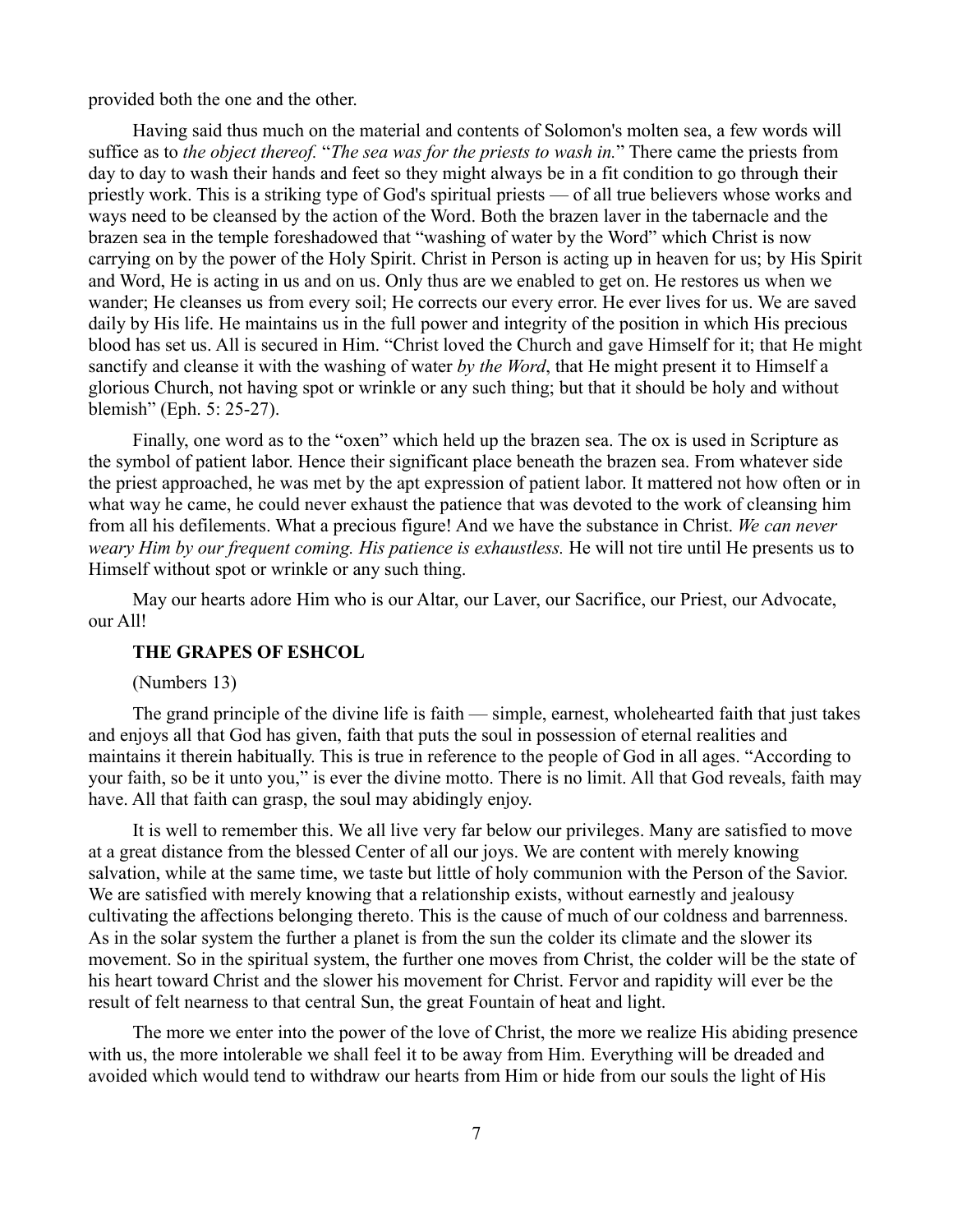blessed countenance. The one who has really learned anything of the love of Christ cannot live without it; yes, it can part with all else for it. When away from Him, nothing is felt except the gloom of midnight and the chilling breath of winter, but in His presence the soul can mount upward like the lark as he rises into the bright blue heavens to salute with his cheerful song, the sun's morning beams.

Nothing exhibits more the deep-seated unbelief of our hearts than the fact that, while our God would have us enjoying communion with the very highest truths, few of us ever think of aspiring beyond the mere basics. Our hearts do not sigh after the highest walks of spiritual scholarship. We are satisfied with having the foundation laid, and are not as anxious as we should be to add layer after layer to the spiritual superstructure. Not that we can ever do without the foundation. This would be impossible. The most advanced scholar must carry the basics along with him, and the higher the building is raised, the more the need of a solid foundation is felt.

Let us look at Israel's case. Their history is full of rich instruction for us. It is "written for our admonition" (1 Cor. 10: 11). We must contemplate them in three distinct positions — as sheltered by the blood, as victorious over Amalek and as introduced into the land of Canaan.

Now, clearly, an Israelite in the Land of Canaan had lost nothing of the value of the first two points. He was not the less shielded from judgment or delivered from the sword of Amalek because he was in the land of Canaan. No, the milk and honey, the grapes and pomegranates of that goodly land would but enhance the value of that precious blood which had preserved them from the sword of the destroyer and afford the most unquestionable evidence of their having passed beyond the cruel grasp of Amalek.

Still no one would say that an Israelite ought to have sought nothing beyond the blood-stained lintel. It is plain he ought to have fixed his steady gaze on the vine-clad hills of the promised land and said, "There lies my destined inheritance, and by the grace of Abraham's God, I shall never rest satisfied until I plant my foot triumphantly thereon." The blood-stained lintel was the starting post; the land of promise, the goal. It was Israel's high privilege not only to have the assurance of full deliverance from the hand of Pharaoh and the sword of Amalek, but also to cross the Jordan and pluck the mellow grapes of Eshcol. It was their sin and their shame that with the clusters of Eshcol before them, they could ever long after "the leeks, the onions and the garlic" of Egypt.

But how was this? What kept them back? Just that hateful thing which, from day to day and hour to hour, robs us of the precious privilege of treading the very highest stages of the divine life. And what is that? *Unbelief!* "So we see that they could not enter in because of unbelief" (Heb. 3: 19). This caused Israel to wander in the desert for 40 tedious years. Instead of looking at Jehovah's power to bring them into the land, they looked at the enemy's power to keep them out of it. Thus they failed. In vain did the spies, whom they themselves proposed to send (Deut. 1: 22\*), bring back a most attractive report of the character of the land. In vain did the spies display in Israel's view a cluster of the grapes of Eshcol, so luxuriant that two men had to bear it upon a staff. All was useless. The spirit of unbelief had taken possession of their hearts. It was one thing to admire the grapes of Eshcol when brought to their tent doors by the energy of others, and quite another to move onward in the energy of *personal faith* and pluck those grapes for themselves.

{\*It is important to note that the proposal to send the spies originated with Israel. "And ye came near unto me, every one of you, and said, We will send men before us, and they shall search us out the land, and bring us word again by what way we must go up, and into what cities we shall come" (Deut. 1: 22). An artless faith would have taught them that the One who had conducted them out of Egypt, through the Red Sea and across the desert, could and would lead them onward into Canaan, show them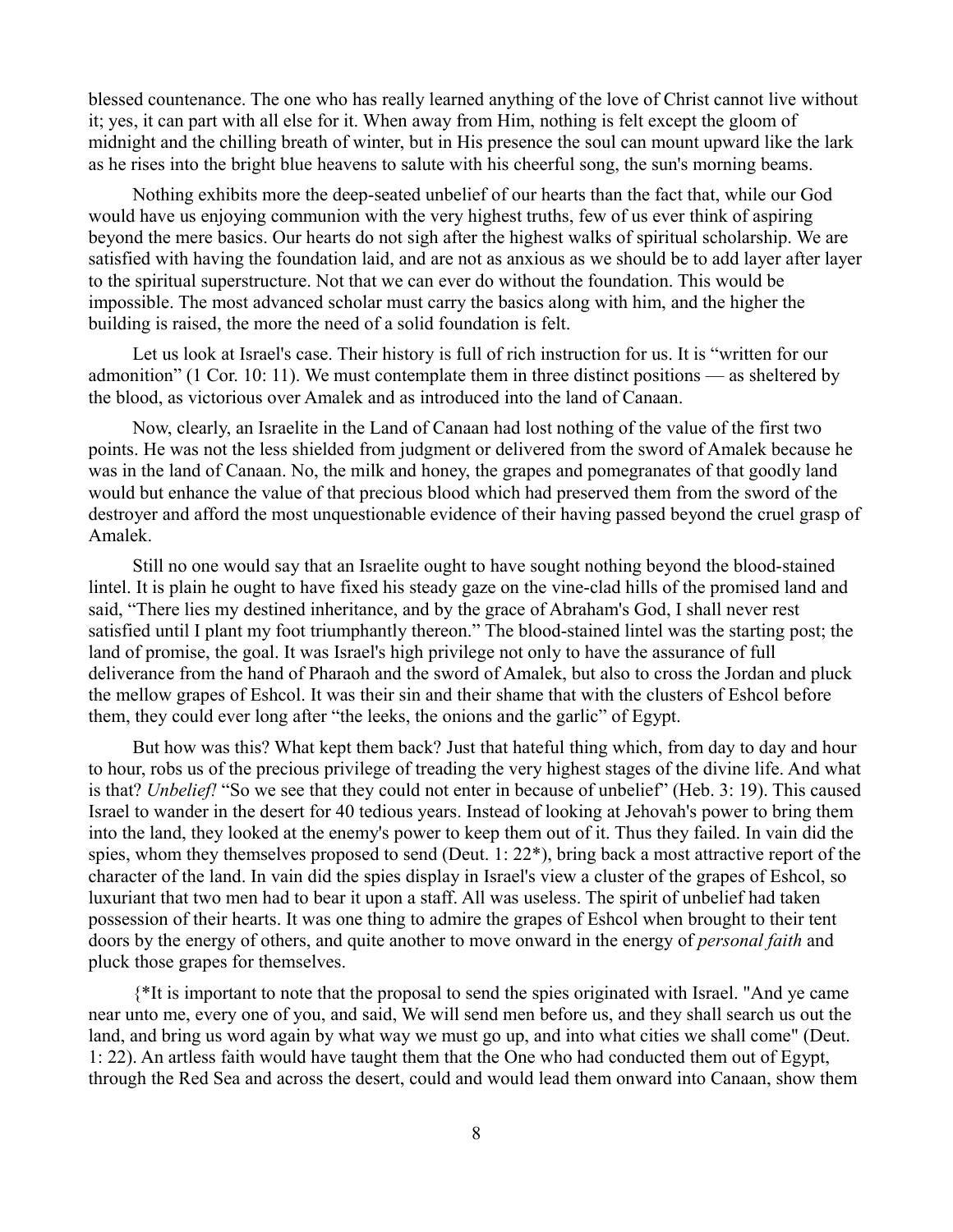the way, and tell them all about it. But, alas! they wanted an arm of flesh. The chariot of Jehovah, moving majestically before the host, was not sufficient for them. They would "send men before them." God was not sufficient, Ah! what hearts we have! How little we know and hence how little we trust God!

Some, however may ask, "Did not the Lord command Moses to send the spies?' (Num. 13: 1-3). True; and the Lord commanded Samuel to anoint a king over Israel (1 Sam. 8: 22). Did this clear them of the sin of asking for a king and thus rejecting Jehovah? Surely not. Well, then, the same holds good with respect to the spies. The unbelief of the people led them to ask for spies, and Jehovah gave them spies. The same unbelief led them to ask for a king, and Jehovah gave them a king. "He gave them their request; but sent leanness into their soul" (Ps. 56: 15). How often this is the case with us!}

And if "twelve men" could get to Eshcol, why not 600,000? Could not the same hand that shielded the one, shield the other likewise? Faith says "Yes." But unbelief shrinks from responsibility and recoils before difficulty. The people were no more willing to advance after the spies returned than before they set out. They were in a state of unbelief, first and last. And what was the result? That out of 600,000 which came up out of Egypt, only *two* had sufficient energy to plant their foot in the land of Canaan. This tells a tale. It utters a voice. It teaches a lesson. May we have ears to hear and hearts to understand.

It may be said by some that the time had not yet arrived for Israel's entrance into the land of Canaan inasmuch as "the iniquity of the Amorites was not yet full." This is but a one-sided view of the subject and we must look at both sides. The apostle expressly declares that Israel "could not enter in *because of unbelief.*" He does not assign as a reason "the iniquity of the Amorites" or any secret counsel of God with respect to the Amorites. He simply gives as a reason, the unbelief of the people. They might have got in if they would.

Nothing can be more unwarrantable than to make use of the unsearchable counsels and decrees of God to throw overboard man's solemn responsibility. It will never do. Are we to fold our arms and lie back in the indolence of unbelief because of God's eternal decrees about which we know nothing? To say so can only be viewed as a piece of monstrous extravagance, the sure result of pushing one truth to such an extreme as to interfere with the range and action of some other truth equally important. We must give each and every truth its due place. We should not run one truth to seed while some other truth is not even allowed to take root. We know that unless God blesses the labors of the farmer there will be no crop at the time of harvest. Does this prevent the diligent use of the plough and the harrow? Surely not, for the same God who has appointed the crop as the end, has appointed patient labor as the means.

Thus it is also in the spiritual world. God's appointed end must never be separated from God's appointed means. Had Israel trusted God and gone up, the whole assembly might have delighted themselves on Eshcol's luxuriant clusters. This they did not do. The grapes were lovely: this was obvious to all. The spies were constrained to admit that the land flowed with milk and honey. But there was sure to be a "nevertheless." Why? Because they were not trusting in God. He had already declared to Moses the character of the land and His testimony ought to have been amply sufficient. He had said in the most unqualified manner, "I am come down to deliver them out of the hand of the Egyptians and to bring them up out of that land unto a good land and a large, unto a land flowing with milk and honey" (Ex. 3: 8). Should not this have been sufficient? Was not Jehovah's description much more trustworthy than man's? Yes, to faith, but not to unbelief. Unbelief can never be satisfied with divine testimony, it must have the testimony of the senses. God had said it was "a land flowing with milk and honey." This the spies admitted. But hear the additions. "Nevertheless the people be strong that dwell in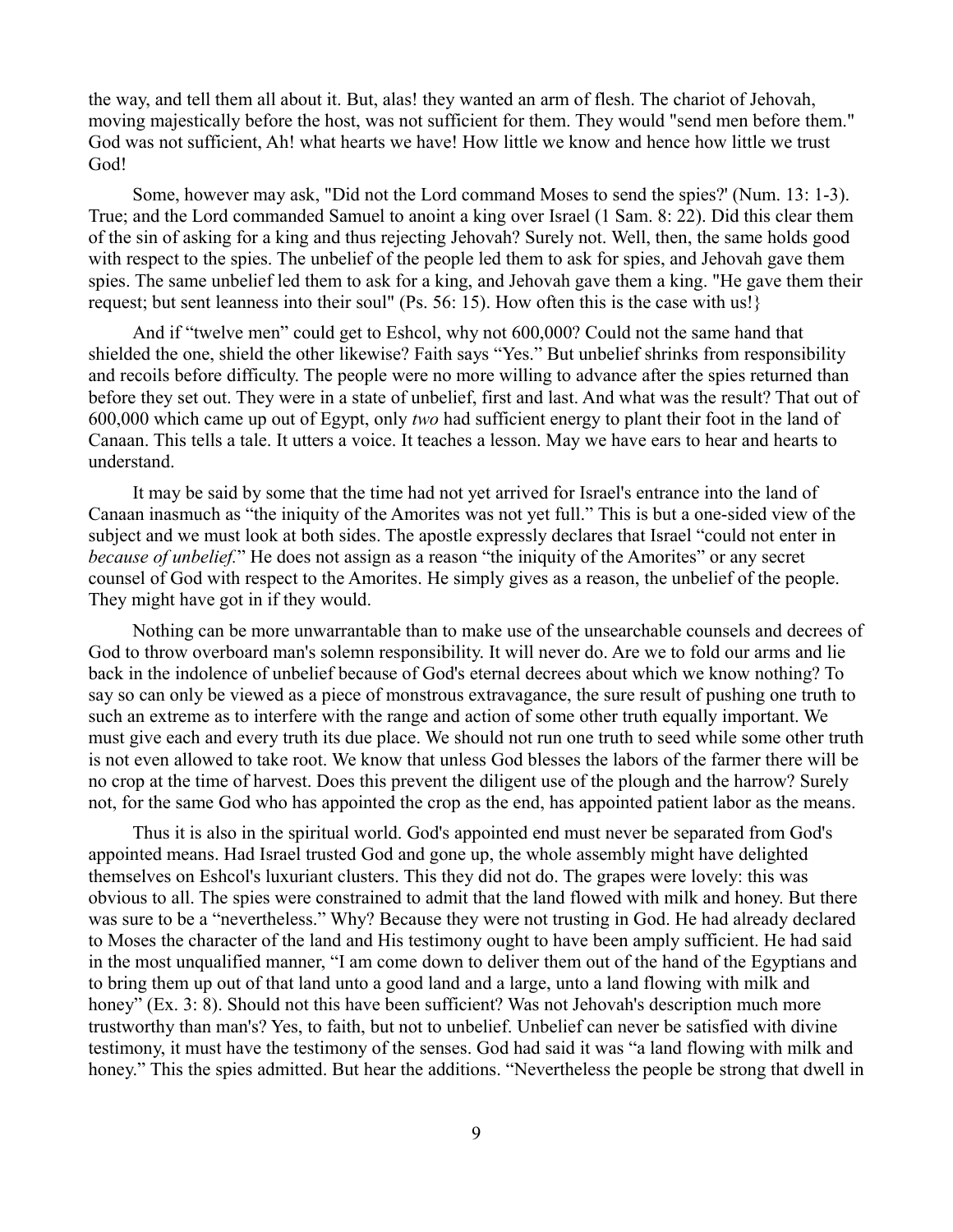the land and the cities are walled and very great; and moreover, we saw the children of Anak there .... and there we saw the giants, the sons of Anak, which come of the giants; and we were in our own sight as grasshoppers, and so were we in their sight" (Num. 14: 28).

Thus it was with them. They only "saw" the frowning walls and towering giants. They did not see Jehovah because they looked with the eye of sense and not with the eye of faith. God was shut out. He never gets a place in the calculations of unbelief. It can see walls and giants, but it cannot see God. It is only faith that can "endure as seeing Him who is invisible." The spies could declare what they were in their own sight and in the sight of the giants, but not a word about what they were in God's sight. They never thought of this. The land was all that could be desired, but the difficulties were too great for them. They had not faith to trust God. The mission of the spies proved a failure. Israel "despised the pleasant land" and "in their hearts, turned back again into Egypt."

This is the sum of the matter. Unbelief kept Israel from plucking the grapes of Eshcol and sent them back to wander for 40 years in the wilderness. These things, be it remembered, "were written for our admonition." May we deeply and prayerfully ponder the lesson! Out of 600,000 who came up out of Egypt, only two planted their foot on the fruitful hills of Palestine! Israel passed the Red Sea, triumphed over Amalek, but drew back in fear and retreated before "the sons of Anak," though these latter were no more to Jehovah than the former.

Now, let the Christian reader ponder all this. The special object of this paper is to encourage him to arise and in the energy of a full, unqualified trust in Christ, tread the very highest stages of the life of faith. Having our solid foundation laid in the blood of the cross, it is our privilege not only to be victorious over Amalek (indwelling sin) but also to taste of the old corn of the land of Canaan, to pluck the grapes of Eshcol and delight ourselves in its flowing tide of milk and honey: in other words, to enter into the living and elevated experiences which flow from habitual fellowship with a risen Christ with whom we are linked in the power of an endless life. It is one thing to know that our sins are cancelled by the blood of Christ. It is another thing to know that Christ has destroyed the power of indwelling sin. And it is a still higher thing to live in unbroken fellowship with Himself.

It is not that we lose the sense of the two former when living in the power of the latter. Quite the opposite. The more closely I walk with Christ, the more I have Him dwelling in my heart by faith, the more I shall value all He has done for me, both in the putting away of my sins and in the entire subjugation of my evil nature. The higher the superstructure rises the more I shall value the solid foundation beneath. It is a great mistake to suppose that those who move in the higher spheres of spiritual life could ever undervalue the title by which they do so. Oh! no; the language of those who have passed into the innermost circle of the upper sanctuary is, "Unto Him that loved us and washed us from our sins in His own blood." They talk of the love of Christ's heart and the blood of His cross. The nearer they approach to the throne, the more they enter into the value of that which placed them on such a delightful elevation. And so with us; the more we breathe the air of the divine presence, the more we tread in spirit the courts of the heavenly sanctuary, the more highly shall we estimate the riches of redeeming love. It is as we pluck the grapes of Eshcol in the heavenly Canaan, that we have the deepest sense of the value of that precious blood which shielded us from the sword of the destroyer.

Let us not, therefore, be deterred from aiming after a higher consecration of heart to Christ by a false fear of undervaluing those precious truths which filled our hearts with heavenly peace when first we started on our Christian career. The enemy will use anything and everything to keep the spiritual Israel from planting the foot of faith in the spiritual Canaan. He will seek to keep them occupied with themselves and with the difficulties which attend upon their upward and onward course. He knows that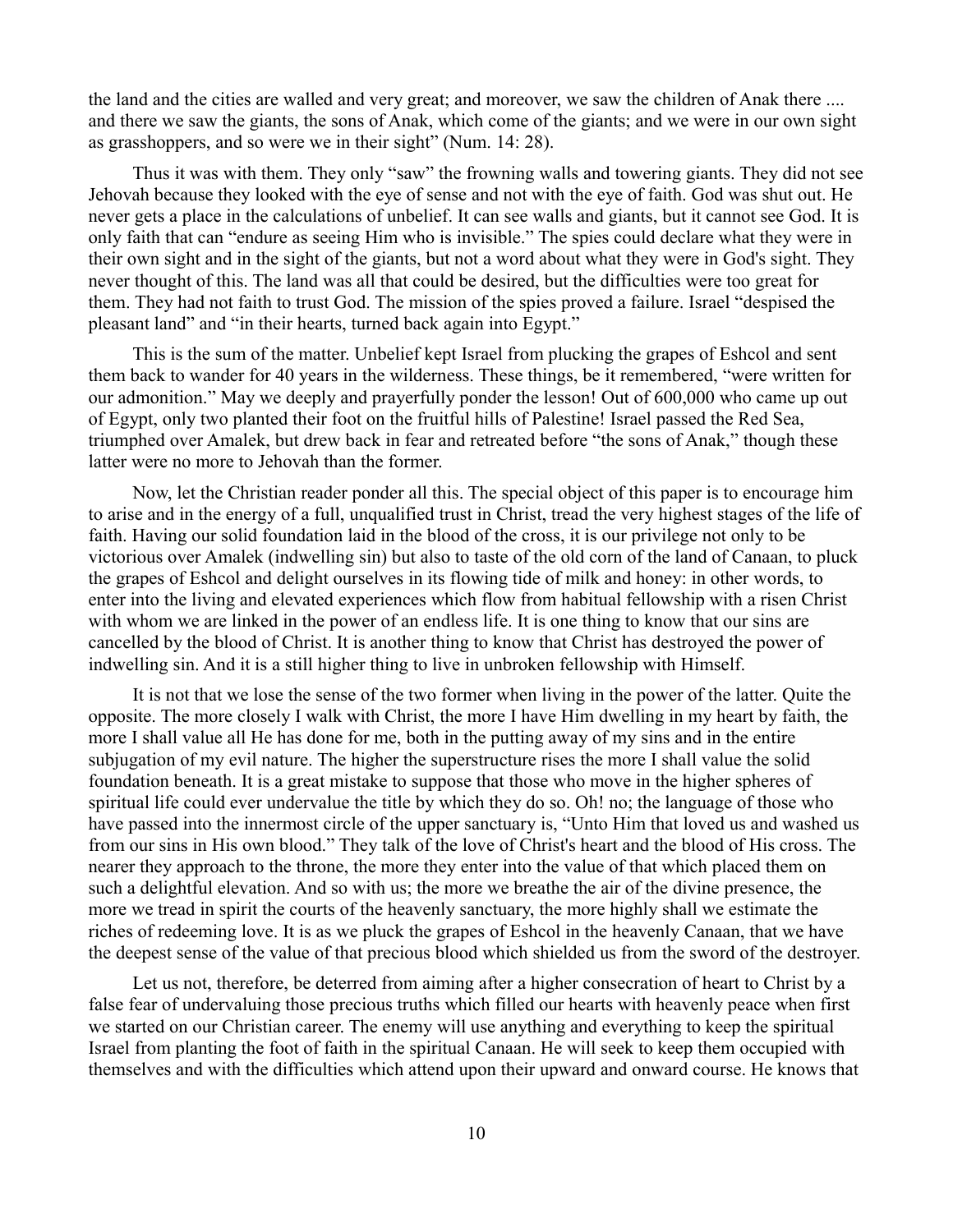when one has really eaten of the grapes of Eshcol, it is no longer a question of escaping from Pharaoh or Amalek. Hence he sets before them the walls, the giants and their own nothingness, weakness and unworthiness. But the answer is simple and conclusive. It is this: trust! trust! trust! Yes, from the bloodstained lintel in Egypt to the rare and exquisite clusters of Eshcol, it is all simple, unqualified, unquestioning trust in Christ. "By faith they kept the passover, and the sprinkling of blood" and "by faith the walls of Jericho fell down" (Heb. 11). From the starting post to the goal, and at every intermediate stage, "The just shall live by faith."

But let us never forget that this faith involves the full surrender of the heart to Christ, as well as the full acceptance of Christ for the heart. Reader, let us ponder this deeply. It must be wholly Christ for the heart and the heart wholly for Christ. To separate these things is to be "like a rowboat with only one oar, which goes round and round, but makes no progress. It only drifts with the stream, whirling as it drifts. Or like a bird with a broken wing, whirling over and over, and falling as it whirls." This is too much lost sight of. Hence, the uncertain course and fluctuating experience. There is no progress. People cannot expect to get on with Christ in one hand and the world in the other. We can never feast on "the grapes of Eshcol" while our hearts are longing after "the flesh pots of Egypt."

May the Lord grant us a whole heart, a single eye, an upright mind. May the one commanding object of our souls be to mount upward and onward. Having all divinely and eternally settled by the blood of the cross, may we press forward with holy energy and decision "toward the mark, for the prize of our high calling of God in Christ Jesus."

"O wondrous grace! O love divine!

To give us such a home;

Let us the present things resign,

And seek the rest to come;

And gazing on our Savior's cross,

Esteem all else but dung and dross:

Press forward till the race be run;

Fight till the crown of life be won."

# **THE TWO MITES**

(Mark 12: 41-44)

"And Jesus sat over against the treasury and beheld how the people cast money into the treasury; and many that were rich cast in much. And there came a certain poor widow, and she threw in two mites, which make a farthing."

How little did these people know whose eye was watching them as they cast in their offerings! How little did they think of being scanned by One whose eye could penetrate the deepest depths of their hearts and read the motives that actuated them in what they were doing. It may be the showy pharisee was there, displaying his wealth and making a pompous exhibition of his religiousness. Perhaps, too, the cold formalist was there, dropping in heartless routine, his stereotyped coin into the treasury. Jesus saw it all, weighed it all, judged it all.

It is well to think on this on every occasion in the which we are called to contribute to the Lord's cause. Well to remember, as the box or the basket is placed in my hand, that "Jesus is sitting over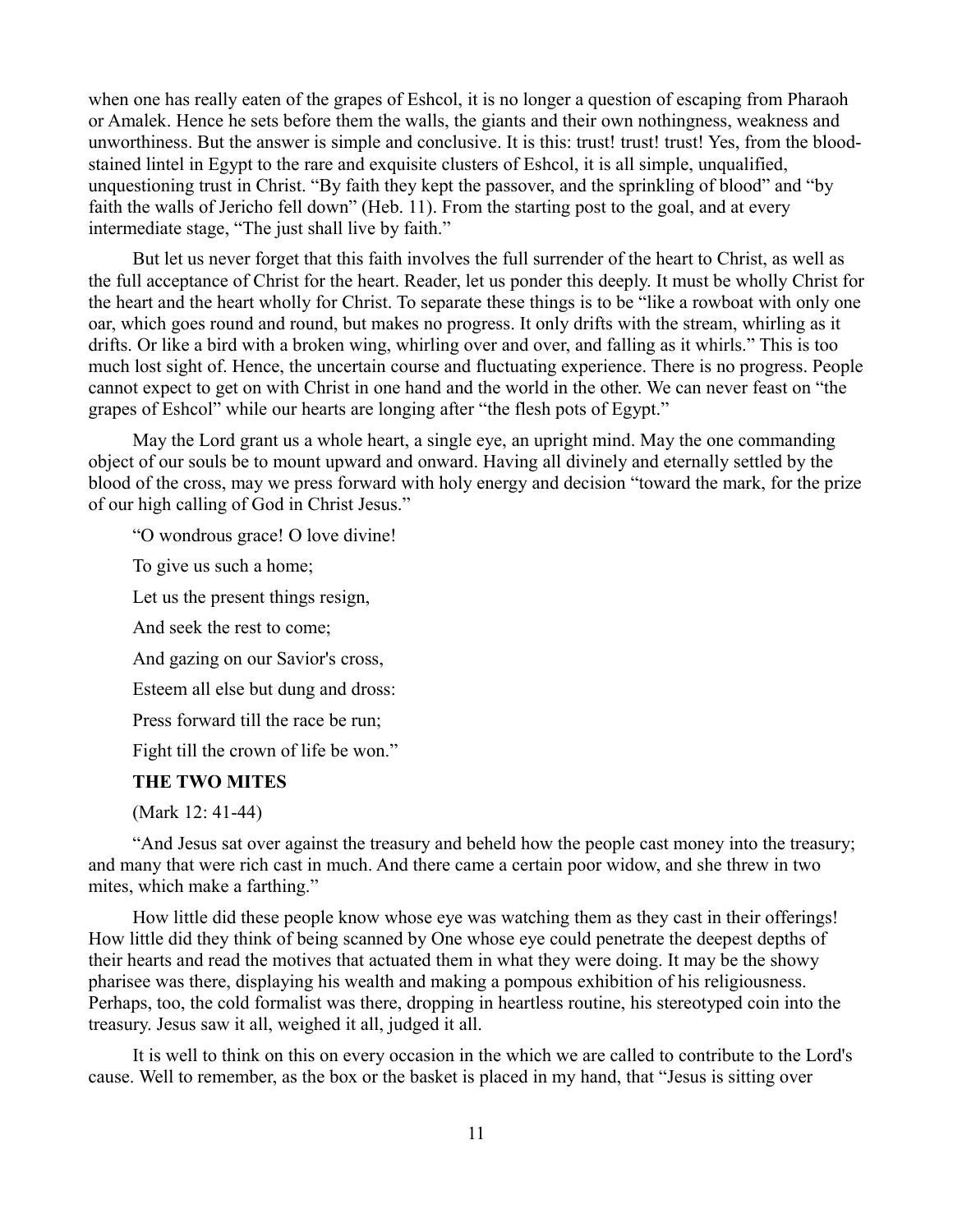against the treasury." His holy eye rests, not upon the purse, but upon the heart. He weighs not the amount, but the motive. If the heart is right, the amount will be right, according to His judgment. Where the heart beats to His Person, the hand will be open to His cause. All who really love Christ will count it their high and happy privilege to deny themselves in order to contribute to His cause. It is most marvelous that He should condescend to ask us so to do. Yet He does so and it should be our deep joy to respond "according as God has prospered us," ever remembering that He loves a cheerful giver because that is precisely what He is Himself, blessed be His holy Name!

However, the point on which we specially want to dwell in Mark 12 is the act of the poor widow. Amid the crowd of contributors who pressed forward to cast their offerings into the treasury, there was one who particularly engaged the attention of our blessed Lord. "There came a certain poor widow and she threw in two mites, which make a farthing."

Now, that was a very small amount indeed if looked at from a monetary point of view. But think of the offerer. She was a "widow" — a "poor widow," the very impersonation of all that is desolate, helpless and lonely. A widow always gives us the idea of one deprived of every earthly stay and natural prop. "She that is a widow indeed, and desolate, trusteth in God, and continueth in supplications and prayers, night and day."

True, there are many so-called widows who are not of this stamp at all — many who look anything but lonely and desolate. But these are quite abnormal. They are entirely outside the sphere of true widowhood. The Holy Spirit has furnished us with a striking photograph of this class in 1 Timothy 5: 11-13.

But the poor widow at the treasury belonged to the class of true widows. She was one according to the mind of Christ. "And He called unto Him His disciples, and saith unto them, Verily I say unto you, That this poor widow hath cast more in than all they which have cast into the treasury. For all they did cast in of their abundance, but she of her want did cast in all that she had, even all her living."

Doubtless, had these been the days of the public press, the princely offerings of the wealthy would have been paraded in the columns of some newspaper with flattering allusion to their large amount, while the poor widow and her offering would have been passed over in contemptuous silence.

But our adorable Lord thought differently. The poor widow's two mites outweighed in His balance all the offerings put together. It is a comparatively easy thing to give tens, hundreds and thousands from our accumulated treasures, but it is not easy to deny self of a single luxury or comfort, to say nothing of a positive necessity. But she gave all her living to the house of her God. It was this which threw her into such moral kindredness of spirit with the blessed Lord Himself. He could say, "The zeal of Thy house has eaten Me up." And she could say, "The zeal of Thy house has eaten up my living." Thus she was very near to Him. What a privilege!

Reader, did you ever notice the shape in which she had her living? Why does the Spirit take such care to say "Two mites, which make a farthing?" Why not be content to say, "She threw in a farthing?" Ah! this would never do. It would not have bought out the real point of exquisite beauty, the true touch of wholehearted devotedness. *If she had had it all in one piece, she must have either given all or nothing.* Having it in two, she had the option of keeping half for her own living. And truly most of us would judge it extraordinary devotedness to give to the Lord's cause half of all we possessed in the world. But this poor widow had a whole heart for God. This was the point. There was no reserve whatever. Self and its interests were wholly lost sight of and she flung her whole living into that which to her heart represented the cause of her God. May God grant us something of this spirit!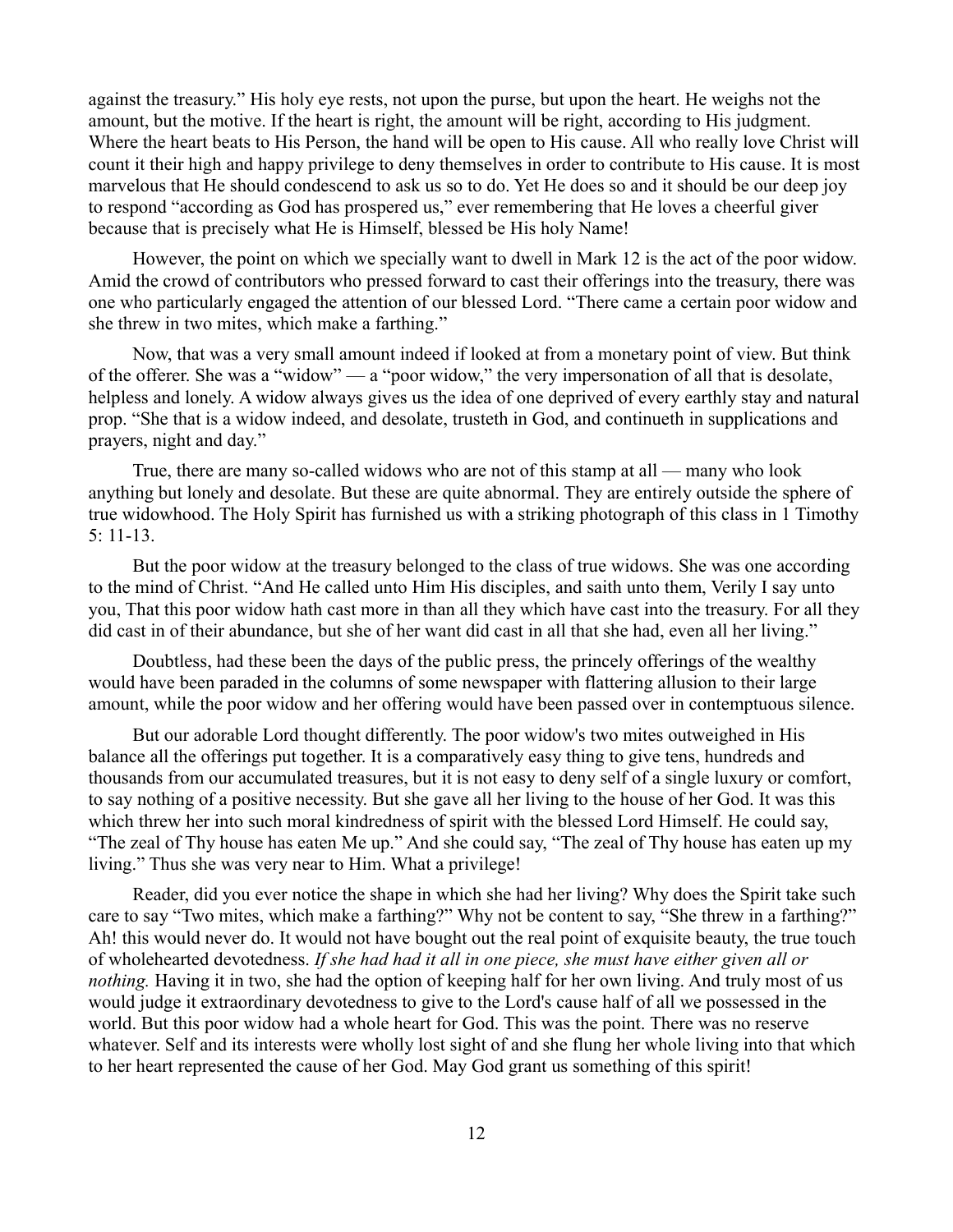#### "**HE FROM WITHIN"**

(Luke 11: 7)

The Word of God judges the human heart with perfect accuracy and discloses all its most secret springs of thought and action. Indeed, this is one special way in which we may know that it is the Word of God. The poor Samaritan woman could say, "Come, see a Man that told me all things that ever I did: is not this the Christ?" She judged that a Man who could lay bare before her the deep secrets of her heart and of her life, must needs be the long expected Messiah, and she judged rightly. In like manner, we may say, "Come, see a book that told me all things that ever I did: is not this the Word of God?" No one can read the heart but God. No book can disclose the human heart but God's book. Inasmuch as the Bible perfectly discloses the human heart, we may know, even had we no other mode of judging, that the Bible is the Word of God.

Such an argument may be utterly condemned by an infidel, a skeptic or a rationalist who must, therefore, be met on other grounds. But it is impossible for any upright mind to ponder the simple fact that the Bible perfectly unfolds man's very nature, his thoughts, his feelings, his desires, his affections, his imaginations, the most secret chambers of his moral being, and not be convinced that the Bible is the very Word of God which is "quick and powerful, and sharper than any two-edged sword, piercing even to the dividing asunder of soul and spirit, and of the joints and marrow, and is a discerner of the thoughts and intents of the heart" (Heb. 4: 12).

Nor is it merely in the Word of God as a whole that we observe this intense power of "discerning the thoughts and intents of the heart," but also in detached passages, in brief sentences, in a verse or clause of a verse. Look for instance at the three words which appear at the head of this article. What a revelation of the selfishness of the human heart do these words contain! What an expression of the narrow enclosure within which it lives! What a brief, pointed, concise commentary upon man's reluctance to be intruded upon when he has made arrangements for his personal ease! Who can read them and not see in them a perfect mirror in which the very pulsations of his own heart are reflected?

We do not like to be intruded upon when we have retired from the scene around us into the narrow circle of our personal or domestic enjoyment. When we have drawn the curtains, made ready the fire, opened the desk or the book, we do not like to have to respond to a call from without. It is at such times we can enter into the words, "He from within." They really contain a volume of profound moral truth. They graphically and vividly set forth an attitude of heart in which we are all far too frequently to be found. We are all too ready when a call comes, to send forth our answer "from within." We are too prone to say, "Dear me! this is a most inconvenient moment for that person to call, just when I am so particularly engaged." All this is precisely the attitude of heart set forth in the selfish words, "He from within."

And what answer is sure to be returned from the one who speaks "from within?" Just what might be expected. "Trouble me not." The man who has retired into the narrow circle of his own personal ease and enjoyment, closed his door and drawn his curtains around him, does not like to be "troubled" by anyone. Such an one is sure to say, even though appealed to as a "friend," "I cannot rise." And why could he not "rise?" Because "the door was shut and his children were with him in bed." His reasons for not rising were all selfish, and when he did rise it was only from a selfish desire to avoid further trouble. *Insistence* prevailed over a selfishness which was insensitive to the appeals of friendship.

How unlike all this was the blessed Lord Jesus Christ! His door was never shut. He never answered "from within." He ever had a ready response to every needy applicant. He had not time to eat bread or take rest, so occupied was He with human need. He could say, "I forget to eat My meat," so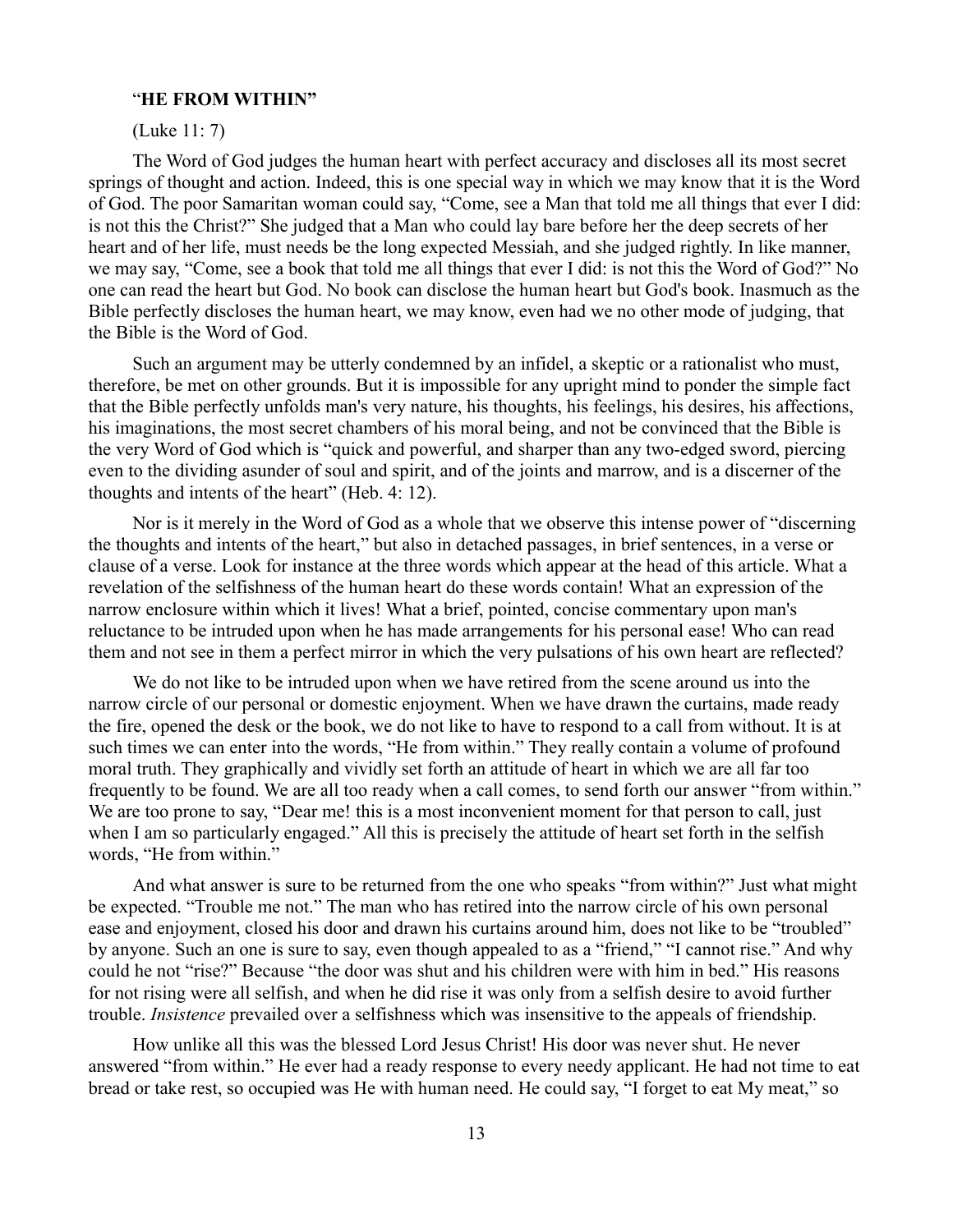entirely was He given up to the service of others. He never murmured on account of the ceaseless intrusion of needy humanity. He kept no record of all He had to do, nor did He ever complain of it. "He went about doing good." His food and His drink were to do the will of Him who sent Him and to finish His work. To Him the poor and the needy, the heavy-laden and the heart-broken, the outcast and the wretched, the homeless and the stranger, the widow and the orphan, the diseased and the desolate, might all flock in the full assurance of finding in Him a fountain ever flowing and sending forth in all directions the abundant streams of living sympathy toward every possible form of human need. The door of His heart was always wide open. He never said to any son of want or child of sorrow, "I cannot rise and give thee." He was ready to "arise and go" with every needy applicant and His gracious word ever was "Give."

Such was Jesus when down here, and He is still "the very same, whose glory fills all heaven above." His door stands open so the vilest, the guiltiest and the neediest of sinners are welcome. They can have their crimson and scarlet sins washed away in His atoning blood. They can have pardon and peace, life and righteousness, heaven and its eternal weight of glory, all as the free gift of grace divine. And while on their way from grace to glory, they can have all the love of His heart and the strength of His shoulder — that heart which told forth its affection on the cross and that shoulder which shall bear up the pillars of divine government forever.

Now, Christian reader, permit the word of exhortation. Remember that Christ is your life and that Christianity is nothing less than the living exhibition of Christ in your daily walk. Christianity is not a set of opinions to be defended or a set of ordinances to be observed. It is far more than these. It expresses itself thus, "To me to live is Christ." This is Christianity. May we know and manifest its power! May we be more occupied with Him who is our life! Then we too shall keep the door of the heart open to the sorrows, the miseries, the wants and the woes of fallen and suffering humanity. We shall be ready to "rise and give" to every case of real need. If we cannot give "three loaves" or the price of them, we shall at least give the look of love, the word of kindness, the tear of sympathy, the words of fervent intercession. And in no case shall we allow ourselves to get into the attitude of intense selfishness expressed in the words, "he from within." "For ye know the grace of our Lord Jesus Christ, that though He was rich, yet for your sakes He became poor, that ye through His poverty might be rich."

### **A MOTTO FOR THE NEW YEAR**

Dear reader, we want you to accept a little motto for the year on which you have just entered. We think you will find it a precious motto for every year during which your Lord may see fit to leave you on this earth. It consists of two short but most weighty passages from the divine Volume. You will find them in Psalm 119. The first is this: "Forever, O Lord, Thy Word is settled in heaven" (v. 89). The second is, "Thy Word have I hid in mine heart, that I might not sin against Thee" (v. 11).

These are golden sentences for the present moment. They set forth the true place for the Word — "settled in heaven" and "hidden in the heart." Nor is this all; they also link the heart to the very throne of God by means of His own Word, thus giving to the Christian all the stability and all the moral security which the divine Word is capable of imparting.

We do not forget that to enter into the power and value of these words, there must be faith worked in the soul by the Holy Spirit. We would remember this. But our present subject is not faith nor yet the precious work of the Spirit of God, but simply the Word of God in its eternal stability and its holy authority. We esteem it an unspeakable mercy and privilege in the midst of all the strife and confusion, the discussion and controversy, the conflicting opinions and dogmas of men, the ever shifting sands of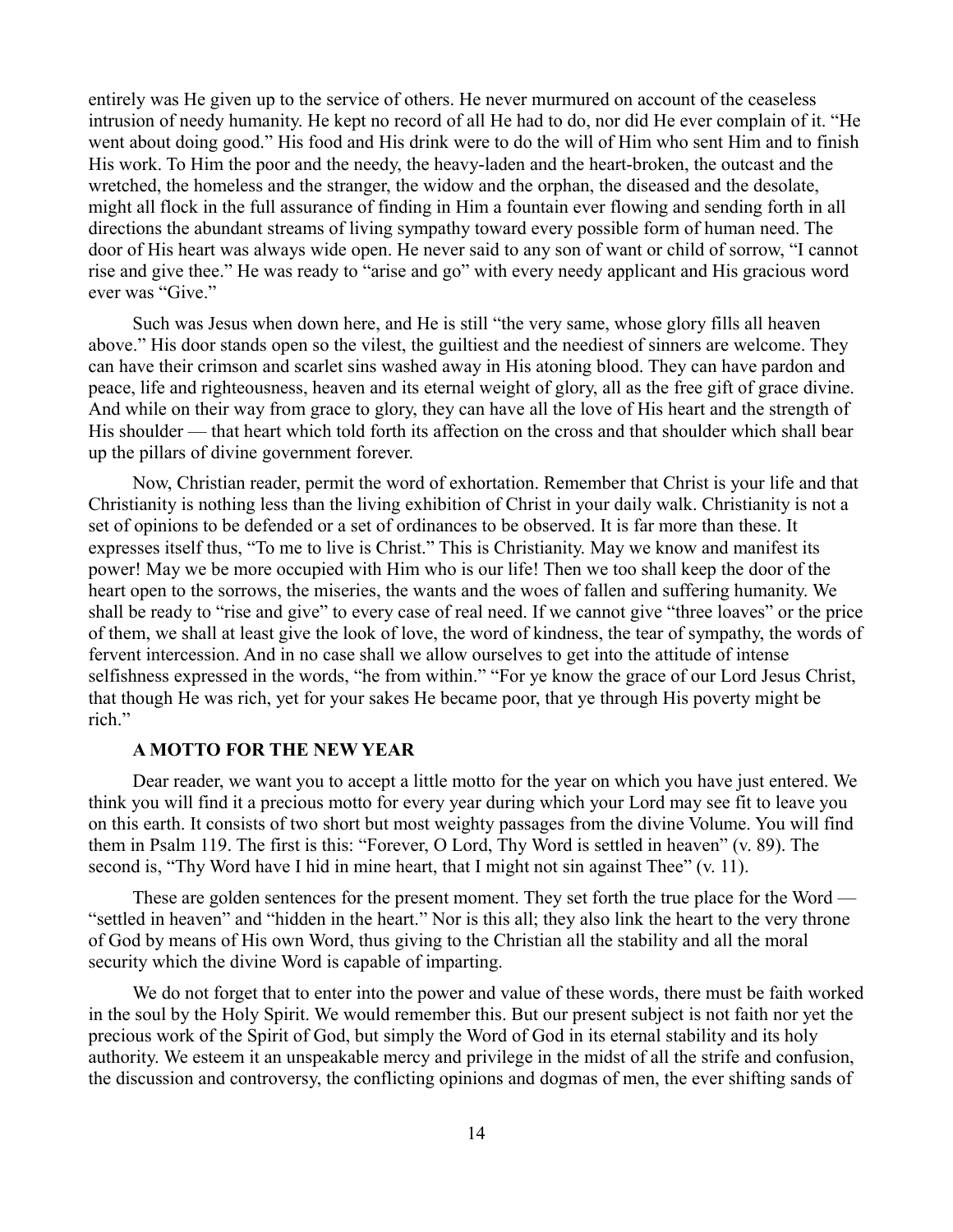human thought and feeling, to have something "settled." It is a sweet relief and rest to the heart that perhaps has been tossed about for many a year on the troubled sea of human opinion, to find there is, in spite of all, that on which one may lean with all the calm confidence of faith and find therein divine and eternal stability.

What a mercy, in the face of the unrest and uncertainty of the present moment, to be able to say, "I have gotten something settled *forever* and *in heaven!*" What effect, we may ask, can the bold and insolent reasoning of infidelity or the sickly vapourings of superstition have upon the soul that can say, "My heart is linked to the throne of God by means of that Word which is settled forever in heaven?" None whatever. Infidelity and superstition, the two great agents of hell in this day in which we live, can only affect those who really have nothing settled, nothing fixed, no link with the throne and heart of God. The wavering and undecided — those who remain undecided between two opinions, who are looking this way and that way, who are afloat, who have no heaven, no anchorage — are in imminent danger of falling under the power of infidelity and superstition.

We invite the special attention of the young reader to all this. We would sound a warning note in the ears of such. The present is a moment of deep solemnity. The arch-enemy is putting forth every effort to sap the very foundations of Christianity. In all directions the divine authority and allsufficiency of Holy Scripture is being called in question. Rationalism is gaining ground to a fearful extent at our seats of learning and polluting the fountains where the streams of religious thought and feeling are spreading over the land. Truth is discounted even among those who ought to be its guardians. We may now-a-days behold the strange sight of professing Christian teachers taking part at meetings where professed infidels preside. Sorrowfully, men who are professed infidels themselves may become pastors and teachers in that which calls itself the Church of God.

In the face of all this, how precious, how weighty is our motto, "Forever, O Lord, Thy Word is settled in heaven!" Nothing can touch this. It is above and beyond the reach of all the powers of earth and hell, men and demons. "The Word of our God shall stand forever." The Lord be praised for the sweet and solid consolation of this!

But let us remember the counterpart: "Thy Word have I hid in mine heart, that I might not sin against Thee." Here lies the great moral safeguard for the soul in this dark and evil day. To have God's Word hidden in the heart is the divine secret of being preserved from all the snares of the enemy and from all the evil influences which are at work around us. Satan and his agents can do absolutely nothing with a soul that reverently clings to Scripture. The man who has learned in the school of Christ, the force and meaning of that one commanding sentence, "It is written," is safe against all the fiery darts of the wicked one.

Dear reader, let us earnestly entreat you to ponder these things. Let us remind you that the one grand point for the people of God at all times is *obedience*. It is not a question of power or of gift or of external show or of numbers; it is simply a question of obedience. "To obey is better than sacrifice." To obey what? The Church? No! The Church is a hopeless ruin and cannot therefore be an authority. Obey what? The Word of the Lord! What a rest for the heart! What authority for the path! What stability for the whole practical career! There is nothing like it. It tranquilizes the spirit in a wonderful manner and imparts a holy consistency to the character. It is a divine answer to those who talk of power, boast of numbers, point to external show and profess reverence for antiquity. Moreover, it is the divine antidote for the spirit of independence, so common at the present day, and for the haughty uprisings of the human will and the bold assertion of man's rights. The human mind is tossed like a ball from superstition to infidelity and can find no rest. It is like a ship without compass, rudder or anchor, driven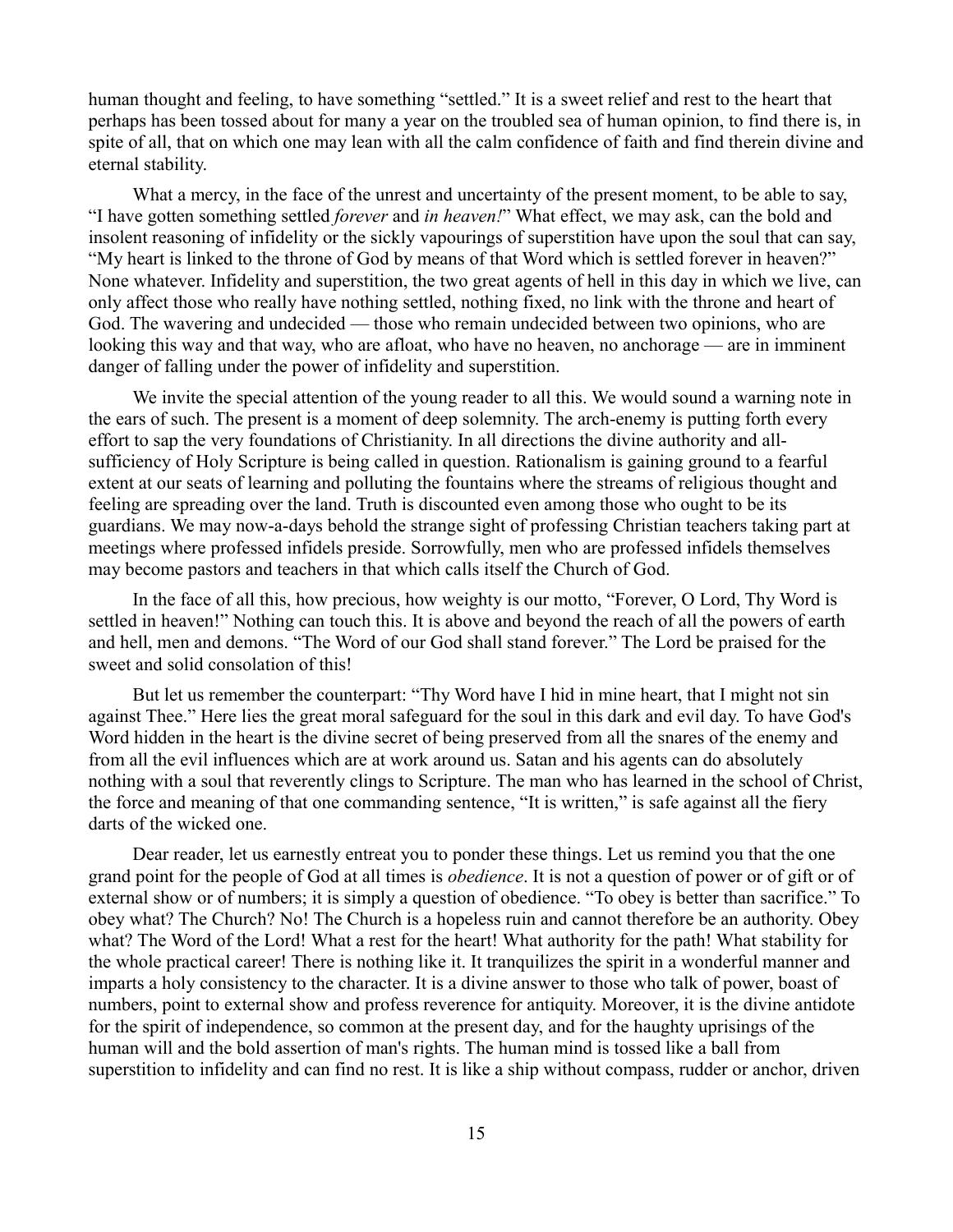here and there.

Thanks be to God for all those to whom the Holy Spirit has applied our mottos.

### **REASON AND REVELATION**

Feeling as we do the deep solemnity of the present time and the danger which besets the Christian's path on every side, we press upon our readers the immense importance of the Word of God and implicit subjection to its holy authority in all things.

We do not exactly feel called upon to take formal notice of attacks upon the Word. We look upon such attacks as the direct and positive work of Satan who is seeking in every possible way to shake the foundations of our most holy faith and to pave the way for the march of infidelity and blasphemy which will before long darken the whole civilized world. It is surely most appalling to think that the professed pastors and teachers of Christianity should be the very men to rise up and lay impious hands upon the pillars upon which Christianity stands. May the Lord have mercy upon them and open their eyes that they may see their folly, guilt and danger, and flee for refuge to that precious blood which cleanses from all sin!

Still, though we do not deem it our place to review or expose infidel books, we will raise a warning cry against the influence of infidel principles. We see in all directions an effort to humanize everything divine and sacred; to bring everything down to the level of man's blind and perverted reason; to exclude all that is mysterious, all that is heavenly and divine; to exalt reason and insult revelation; to shut out God. Yes, beloved reader, this is the enemy's grand effort — to shut out God and upset God's revelation. We look in one direction and we see professedly Christian teachers seeking to undermine Christianity. We turn our eyes to another direction and behold a so-called Christian bishop sitting in judgment upon the Pentateuch and defiantly denying its divine inspiration. We look again and see some daring to approach the profound mystery of the cross, *to speculate as medical men upon the causes of the death of Christ!*

We shudder at the contemplation. We ask, where are we? What will come next? Is God to be shut out in everything? Must He not speak at all? Is He to be refused a hearing if He utters a word which man's stupid reason cannot understand? Does faith come by reason and reason by the word of man? It would seem so. The rare and exquisite touches of the pen of inspiration must be tried by the clumsy rules of arithmetic or the far more clumsy rules of the infidel's moral sense. The precious sacrifice of the Son of God must be treated more as a subject for a doctor's case-book than as a holy mystery revealed in the pages of the Book of God.

May God preserve His saints in these perilous times! May he fill our hearts with a very deep sense of the solemnity of the present moment and lead us to keep close to Himself and to His Word! Then shall we be safe from every hostile influence. Then shall we not regard the sneer of the skeptic or the arguments of the infidel. We shall know where all such things come and where they go. Christ will be our enjoyed portion, His Word and Spirit our guide, His coming the hope of our hearts.

### "**NEVERTHELESS"**

The word which forms the heading of this paper occurs in Ephesians 5: 33. It is a very important word, indicating what we are all so prone to forget, that there are two sides to every question, and in particular to the great question before the apostle's mind in this passage. He is speaking of the subject of marriage and of the relative duties of husband and wife, and he uses as an illustration, "The great mystery of Christ and the Church."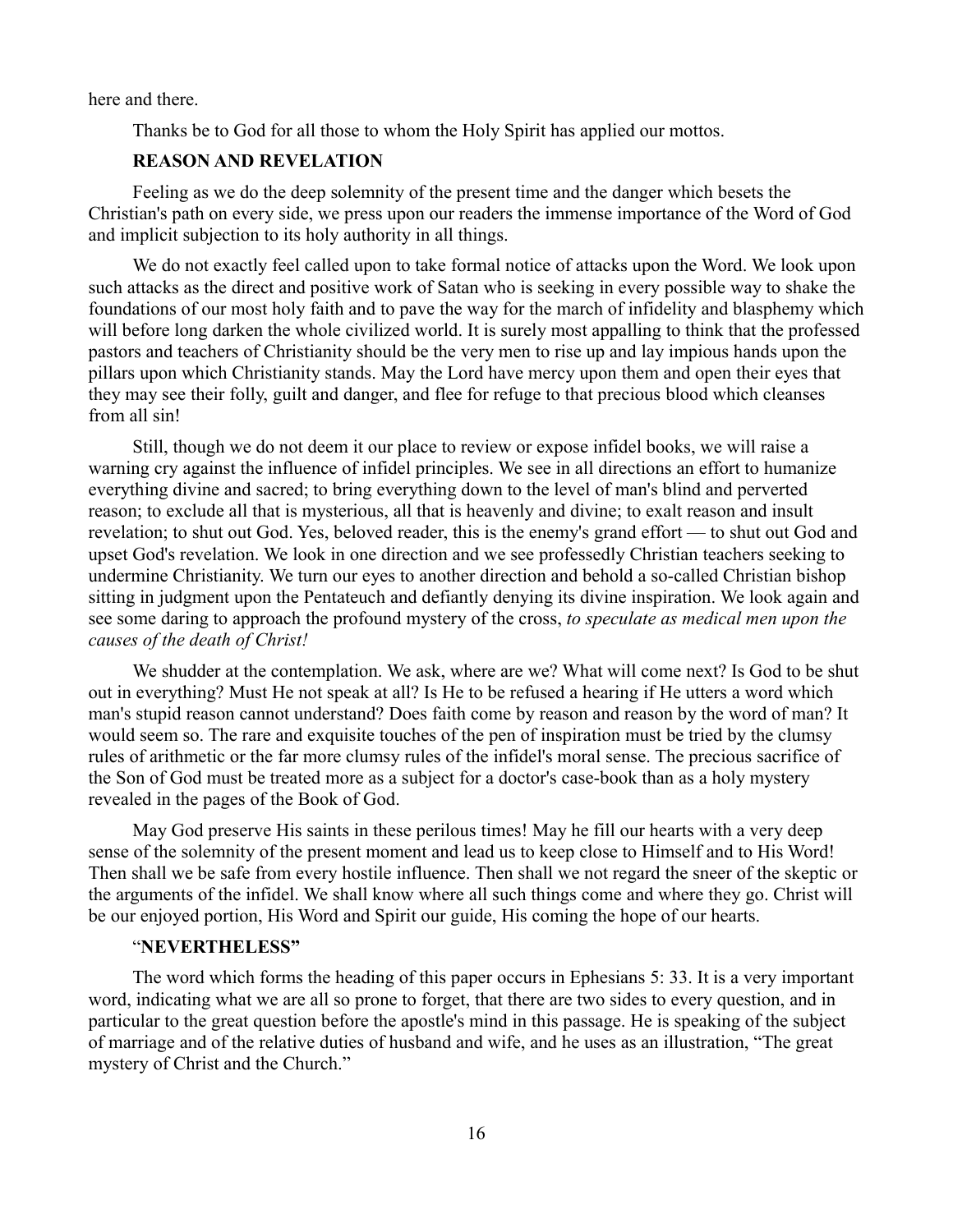There are two sides to this subject. There is a heavenly side and there is an earthly side. We want them both. We cannot dispense with either, and the Holy Spirit has, in His infinite wisdom, bound them together by the little word "nevertheless." And what God has joined together let not man put asunder! It is blessedly true that the Church's relation to Christ is heavenly. The Church is called to know, rejoice in, feed upon, walk with, follow and be conformed to a heavenly Christ.

All this is vital and fundamental truth which cannot for a moment be given up or lost sight of, without giving up, so far, the heavenly side of Christianity.

But are we not in danger of forgetting the *practical application* of all this to our present walk on the earth amid the stern realities of actual life day by day? Are not husbands and wives, parents and children, masters and servants, *earthly* relationships? Unquestionably. True, they are formed upon a heavenly model and to be carried out after a heavenly pattern, as they also rest upon a heavenly base. Still they are relationships in nature, formed on the earth and to be carried out in daily life. There will be no such relationships in heaven. They do not belong to the resurrection-state. They belong to nature, to earth, to our time-condition, and we are called to walk in them as Christian men, women and children, and to glorify God by our spirit and temper and manner, our whole deportment therein, from hour to hour and day to day.

Thus, for example, of what use is it for a man to speak of lofty theories respecting the heavenly relationship of Christ and the Church while he fails every day of his life in his earthly relationship as a husband? His wife is neglected. She may be treated coldly or harshly. She is not nourished, cherished, sustained and ministered to according to the heavenly model of Christ and His Church.

No doubt, the same pointed question may be asked in reference to the wife and to all the other sacred relationships of our earthly and natural existence, for "there are two sides to every question."

Hence the very great importance of the apostle's "nevertheless." It has wide application. It is most evident that the Holy Spirit anticipated the need of such a qualifying, modifying, regulating clause when, having commented upon the heavenly side of the subject of marriage, He adds, "Nevertheless, let every one of you in particular so love his wife even as himself; and the wife see that she reverence her husband."

Christian reader, let us remember the two sides. Let us deeply ponder the inspired "Nevertheless." We may rest assured there is a need for it. There is the most urgent need of the practical application of divine and heavenly truth to our natural relationships and earthly ways. We have to remember that God recognizes nature, else why have we marriage? *Flesh is not recognized, but nature is,* and even admitted as a teacher (see 1 Corinthians 11: 14). We are not yet *actually* in heaven. We are there, thank God, as to our standing, there in spirit, there in principle, there by faith. Our life, our portion, our hope, our home is there because Christ is there.

But we are here on this earth, called to represent Christ in this world as He represents us in heaven. God views us as men, women and children, called to tread the sand of the desert and to meet the positive realities of daily life. Life is a reality, an actual bona fide practical reality. And our God has provided for us in view of this fact, by the priestly ministry of Christ on high and by the ministry of the Holy Spirit and the teachings of Holy Scripture here below. We must have what is real to meet what is real. We are not called, thank God, to be occupied with visionary notions, with empty theories, with a powerless sentimentality, nor even with one-sided truth. No; we are called to be real, genuine, sound, practical Christian men, women and children. We are called to display in our daily history here on this earth, the practical results of that which we know and enjoy by faith in heaven. In one word, we must never forget that when the very highest truths are being unfolded before us, there is a healthful and holy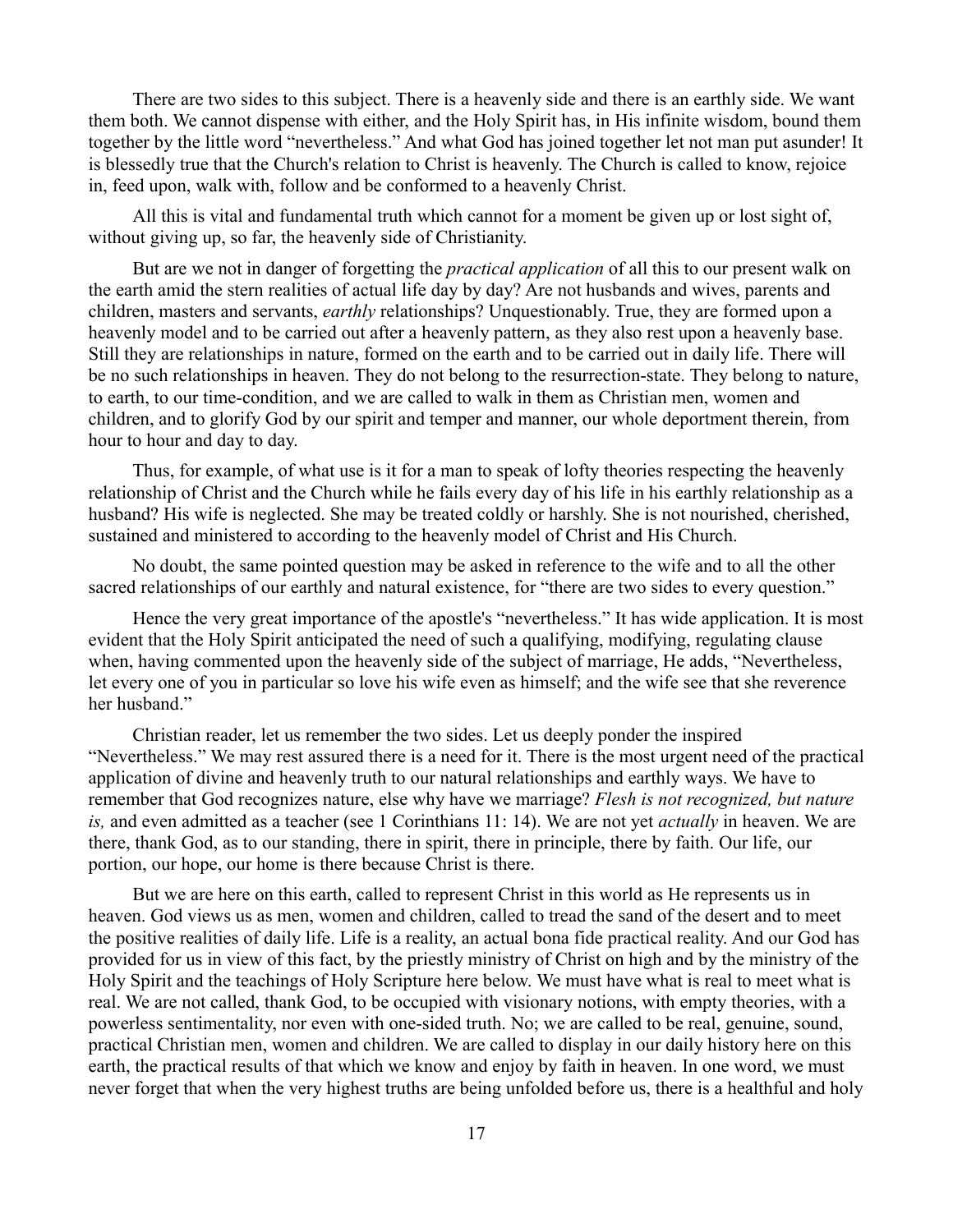*application* of these truths indicated by the inspired "Nevertheless."

# **HEADSHIP AND LORDSHIP**

It is deeply interesting and most profitable to mark the varied lines of truth laid down in the Word of God and to note how all these lines stand inseparably linked with the Person of our Lord Jesus Christ. He is the divine Center of all truth. It is as we keep the eye of faith steadily fixed on Him that each truth will find its right place in our souls and exert its due influence and formative power over our course and character.

There is in all of us a tendency to be one-sided, to take up some one particular truth and press it to such a degree as to interfere with the healthy action of some other truth and hinder the growth of our souls. It is by *the* truth, not *some* truth, we grow; by the truth we are sanctified. But if we only take a part of the truth; if our character is molded and our way shaped by some particular truth, there can be no real growth, no true sanctification. "As newborn babes, desire the sincere milk of the Word, that ye may grow thereby" (1 Peter 2: 2). "Sanctify them through Thy truth; Thy Word is truth" (John 17: 17). It is by the whole truth of God as contained in the Scriptures, that the Holy Spirit forms and fashions and leads in the Church collectively and in each individual believer. And we may rest assured that where some special truth is unduly pressed or some other truth practically ignored, there must be as a result a defective character and an inadequate testimony.

Take for example the two great subjects named at the head of this article — "Headship and Lordship." Is it not important to give each of these truths its due place? Is not Christ Head of His body the Church as well as Lord of the individual members? And, if so, should not our conduct be ruled and our character formed by the spiritual application of the former as well as the latter? Unquestionably. Well then, if we think of Christ as Head, it leads us into a very distinct and a very practical range of truth. It will not interfere with the truth of His Lordship, but will tend to keep the soul well balanced, which is so needful in days like the present. If we think only of Christ as Lord of His servants individually, we shall entirely lose the sense of our relationship one to another as members of that one body of which He is the Head. Then we shall be drawn away into mere independency, acting without the slightest reference to our fellow members. Each will stand out in his own intense individuality, practically disowning all vital connection with his brethren.

On the other hand when the truth of Christ's Headship gets its proper place in our souls — when we know and believe that "there is one body" and we are members one of another — then we will most fully own that each one of us, in our individual path and service, is responsible to the "one Lord." It will follow as a grand practical result that our walk and ways are affecting every member of the body of Christ on earth. "If one member suffer, all the members suffer with it." We can no longer view ourselves as independent, isolated atoms, seeing we are incorporated as members of "one body" by "one Spirit" and thus linked with the "one Head" in heaven.

This great doctrine is clearly and fully unfolded in Romans 12: 3-8 and 1 Corinthians 12, to which we beg the reader's serious attention. Be it remembered that this truth of Christ's Headship and our membership is not a thing of the past merely; it is a present reality, a grand formative truth to be tenaciously held and practically carried out from day to day. "There is one body." This holds good today, just as thoroughly as when the inspired apostle penned the epistle to the Ephesians. Hence it follows that each individual believer is exerting a good or a bad influence upon other believers.

Does this seem incredible? If so, it is only to carnal reason and blind unbelief. Surely we cannot reduce the Church of God, the body of Christ, to a matter of geographical position. That Church, that body, is united by what? Life? No. Faith? No. By what, then? *By God the Holy Spirit!* Old Testament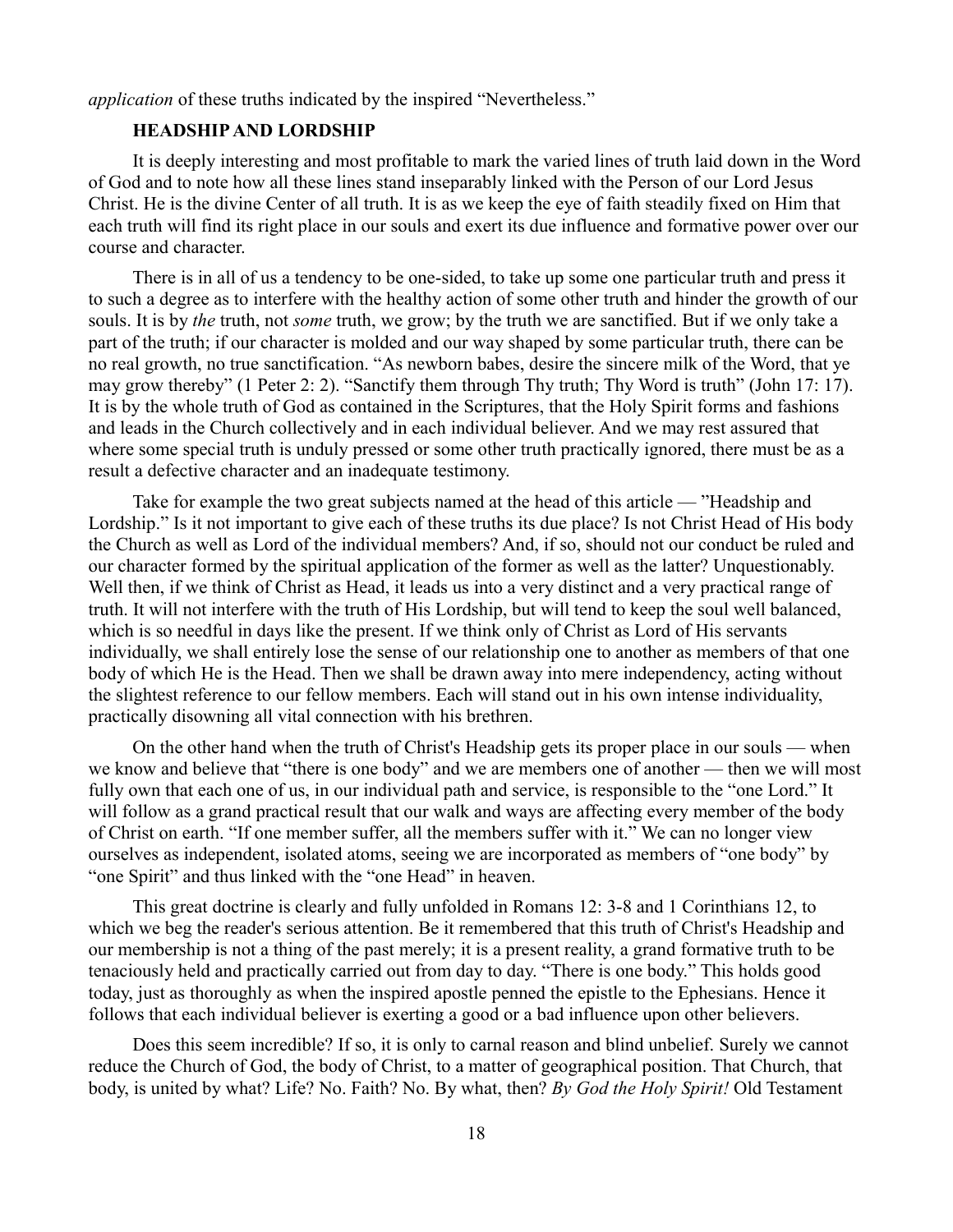saints had life and faith, but what could they have known about a Head in heaven or a body on earth? Nothing whatever. If anyone had spoken to Abraham about being a member of a body, he would not have understood it. How could he? There was nothing of the kind existing. There was no Head in heaven and hence there could be no body on earth. True, the eternal Son was in heaven as a divine Person in the eternal Trinity, but He was not there as a glorified Man or as Head of a body.

Even in the days of His flesh, we hear Him saying, "Except a corn of wheat fall into the ground and die, it abideth alone." No union, no Headship, no membership, no vital connection until *after* His death upon the cross. It was not until redemption became an accomplished fact that heaven beheld that wonder of wonders — glorified humanity on the throne of God. The counterpart of that was God the Holy Spirit dwelling in men upon earth. Old Testament saints would have understood Lordship, but not Headship. This latter had no existence except in the eternal purpose of God. It did not exist in fact until Christ took His seat on high, having obtained eternal redemption.

Hence this truth of Headship is most glorious and precious. It claims the earnest attention of the Christian reader. We would solemnly and earnestly entreat him not to regard it as a mere speculation, as a matter of no importance. Let him be assured it is a great fundamental truth, having its source in a risen Christ in glory; its foundation in accomplished redemption; its present sphere of display, this earth; its power of development, the Holy Spirit; its authority, in the New Testament.

# **DAVID'S THREE ATTITUDES**

In the course of David's most eventful and deeply instructive history, we find him presented by the pen of inspiration in three remarkable attitudes — lying as a penitent; sitting as a worshiper; standing as a servant. We also hear his utterances in these attitudes. The seeing and the hearing are full of deep moral instruction for our souls. May the Holy Spirit enable us to profit by it! May He guide our thoughts as we look at and listen to King David as a penitent, a worshiper and a servant! First, we have him:

### **Lying as a Penitent**

"And David fasted, and went in and lay all night upon the earth" (2 Sam. 12: 16). Here we have David lying upon the earth in the attitude of a true penitent. The arrow of conviction had entered his conscience. Nathan's pointed word, "Thou art the man," had fallen with divine power upon his heart. He takes his place in the dust, conscience-smitten and heart-broken before God.

Such is the attitude. Let us now listen to the utterance. We find it in Psalm 51. And what an utterance! How fully in keeping with the attitude! "Have mercy upon me, O God, according to Thy loving-kindness; according to the multitude of Thy tender mercies, blot out my transgressions." This is real work. The penitent places his sins side by side with the loving-kindness and tender mercy of God. This was the very best thing for him to do. The best place for a convicted conscience is the presence of divine mercy. When a convicted sinner and divine love meet, there is a speedy settlement of the question of sin. It is the joy of God to pardon sin. He delights in mercy. Judgment is His strange work. He will cause us to feel the sinfulness of sin, to judge it, to hate it. He will never work with untempered mortar or cry *peace* where there is no peace. He will send the arrow home. But, blessed be His name, the arrow from *His* quiver is sure to be followed by the love of His heart. The wound which His arrow inflicts will be healed by the precious balm which His love ever applies. This is the order: "Thou art the man," "I have sinned against the Lord," "The Lord hath put away thy sin."

Yes, beloved reader, sin must be judged in the conscience. And the more thoroughly it is judged the better. We greatly dread a superficial work of conscience — a false peace. We like to see the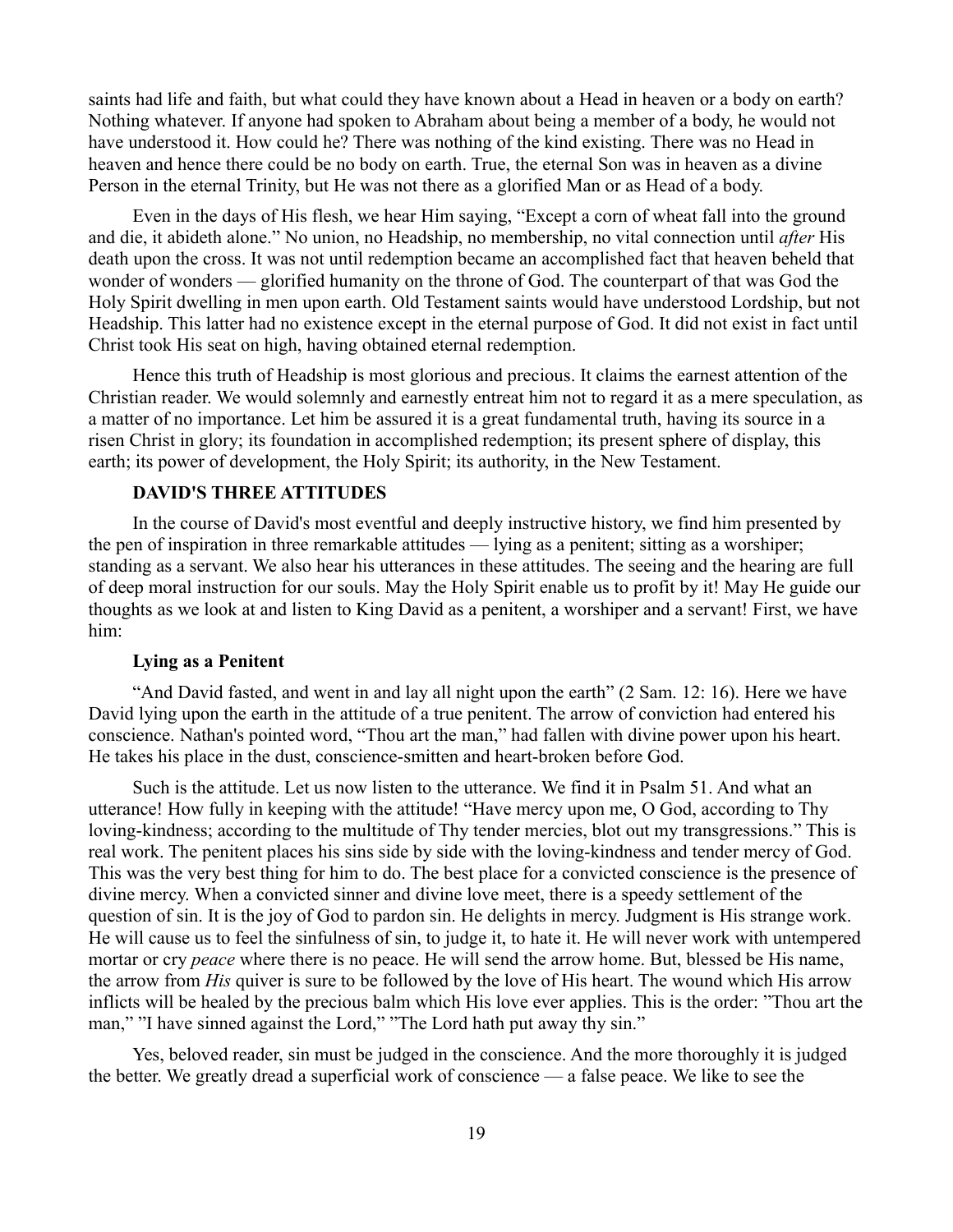conscience probed to its deepest depths by the action of the Word and the Spirit of God. We want to see the grand question of sin and righteousness fully discussed and finally settled in the heart.

We have to bear in mind that Satan transforms himself into an angel of light, and in this dangerous character, it is quite possible he may endeavor to lead souls into a kind of false peace and happiness not founded upon the cross as the divine provision for the sinner's deepest need. We should deeply ponder those weighty words in the parable of the sower. "But he that received the seed into stony places, the same is he that heareth the Word and immediately with joy receiveth it: yet hath he no root in himself, but endureth for a while; for when tribulation or persecution ariseth because of the Word, by and by he is offended" (Matt. 13: 20-21).

Mark the words, "Immediately, with joy receiveth it." There is no deep work of conscience, no moral judgment of self or of sin, and as a consequence, no depth of root, no power of endurance. This is very solemn and worthy of the most profound consideration at the present moment. We cannot too carefully ponder the connection between the expressions, "Immediately, with joy," "No root," "Withered away." There is great danger of a merely *intellectual* reception of the plan of salvation, apart from any spiritual work in the conscience. This is frequently attended with the most joyous emotions. The natural feelings are worked upon, but the truth has not penetrated the heart. There has been no furrow made by the action of the Word. Hence, when the time of trial comes, there is no power of continuance. It is found to be mere surface work which cannot stand the action of the sun's scorching rays.

Now, let not the reader suppose that we attach undue importance to conscience-work in the matter of conversion. We are fully persuaded that it is the Christ we reach and not the way we reach Him, that saves our souls. Moreover, the foundation of the soul's peace is not a certain process or exercise of any kind, whether of the heart, the conscience or the understanding. It is the divinelyeffective sacrifice of the Son of God that purges the conscience and imparts peace to the convicted soul. It is the assurance on God's authority, received by the grace of the Holy Spirit, that the momentous question of sin was settled once and forever on the cross, that liberates the soul and gives a peace which nothing can ever disturb.

All this is so plain that if anyone were to say to us, "I have peace because I have passed through such deep exercises of conscience," we would without hesitation tell him he was self-deceived. It was not an exercise of conscience that ever satisfied the claims of God; therefore it is not an exercise of conscience that can ever satisfy the earnest cravings of a convicted soul. Christ is all, and having Him we want no more.

We deem it a thorough mistake for persons to build anything on the *mode* of their conversion. It is, in point of fact, affording the enemy an advantage over them which he is sure to use in shaking their confidence. The ground of the believer's peace is not that he was converted in such and such a manner — that he felt so deeply and wept so much, or struggled so hard or prayed so fervently. All these things have their place and their value. We do not suppose that Paul ever forgot the moment between Jerusalem and Damascus, but we are sure he never built his peace upon the remarkable circumstances of his conversion. Luther could never forget his two years in the monastery, but Luther never built his peace upon the profound exercises of those years. Bunyan could never forget the despondency, but Bunyan never built his peace upon the mental anguish which he tasted therein.

No doubt, the exercises through which these three remarkable men passed, exerted a very important influence on their future course and character, both as Christians and as ministers, but the ground of their peace was not anything they had felt or passed through, but simply what Christ had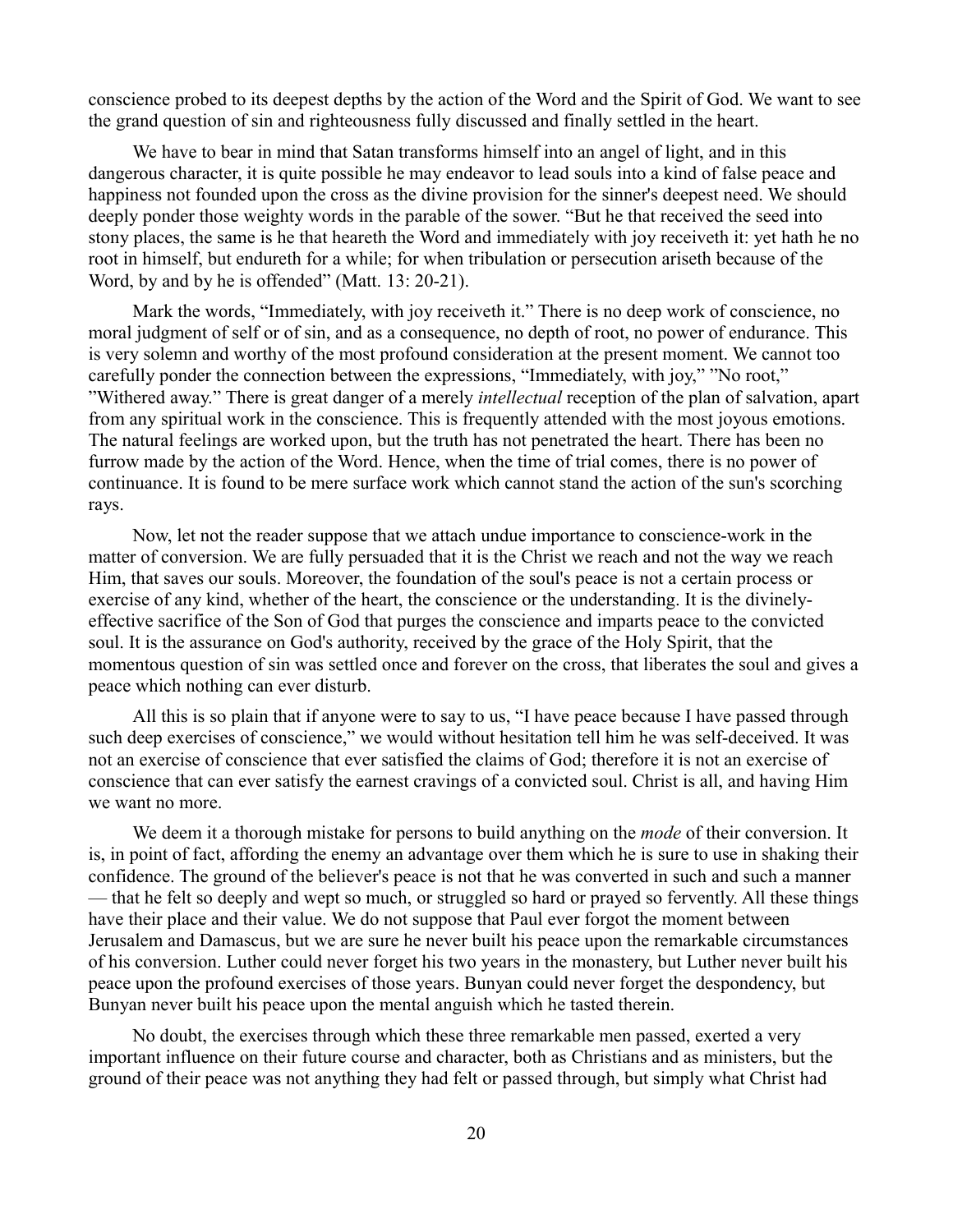done for them on the cross. Thus it must ever be; Christ is all and in all. It is not Christ and a process, but Christ alone. Let souls ever remember this and let it be well understood that, while we press upon our readers the immense importance of a deep and thorough work of conscience, we do not want them to build upon the work *in* their conscience but upon Christ's work *on the cross.* It is the work accomplished *for* us and not the work done in us, that saves our souls. True, they are intimately connected and must not be separated, but they are thoroughly distinct and must not be confounded. We can know nothing of the work accomplished for us except by the work worked in us, but just in proportion to the depth and intensity of the work done in us, will be the clearness and fixedness of our rest in the work done for us.

But there is another point in reference to which we are anxious to avoid misunderstanding. Some might suppose that the object of our remarks on David *as a penitent* is to prove that unless we have passed through precisely the same exercises, we have no just ground for believing we are really regenerated. This would be a grave mistake. First, David had been a child of God long before that solemn moment on which we have been meditating.\* Further, David found his relief, not in any exercises within, but in communications from without, not on the fact that the arrow had entered his heart in the words, "Thou art the man" and drawn forth the penitential cry, "I have sinned against the Lord." No; but upon the precious truth conveyed to him in the words, "The Lord hath put away thy sin"

{\*The reader will bear in mind that, in speaking of "David's three attitudes," we do not present them in their historical order, but simply view them as illustrating three grand points in the spiritual history of God's people.}

Finally, let not a damper be cast upon souls because the earliest moments of their spiritual history were characterized, not by profound penitential exercises, but rather by the most peaceful and happy emotions. It is impossible that the "glad tidings" of salvation can do anything else but gladden the believing soul. There was great joy in Samaria when Philip preached Christ to them, and the eunuch went on his way rejoicing when he learned that Jesus had died for his sins. How could it be otherwise? How could anyone believe in the forgiveness of sins and not be made happy by the belief? Impossible. "Glad tidings of great joy" must make the poor heart glad.

# "*Forgiveness 'twas a joyful sound,*

#### *To us when lost and doomed to die."*

Surely it was. But does this fact interfere in the smallest degree with the value of a deep and thorough work of the Spirit of God in the conscience? By no means. A hungry man values bread, and although he will not think of feeding upon the pangs of hunger, yet the pangs of hunger make him value the bread. So it is with the soul. It is not saved by penitential exercises, but the deeper its exercises, the more solid its grasp of Christ and the more steady and vigorous its practical Christianity.

The simple fact, beloved reader, is this. We see in the present day a fearful amount of flippant, easy-going, airy Christianity, so called, which we greatly dread. We meet with many who seem to have attained a kind of false peace and frothy happiness without any real exercise of conscience or any application of the power of the cross to nature and its ways. These are stony-ground hearers. There is no root, no depth, no power, no permanency. And not only are such persons self-deceived, but the tone and aspect of their profession are, among other influences, forming the channel along which the tide of infidelity shall soon roll its poisonous and desolating waters. We believe that cold, powerless orthodoxy and flippant, formal, airy profession are, just as thoroughly as dark and degrading superstition, paving the way for that infidelity which shall yet cast its mantle over the whole civilized world.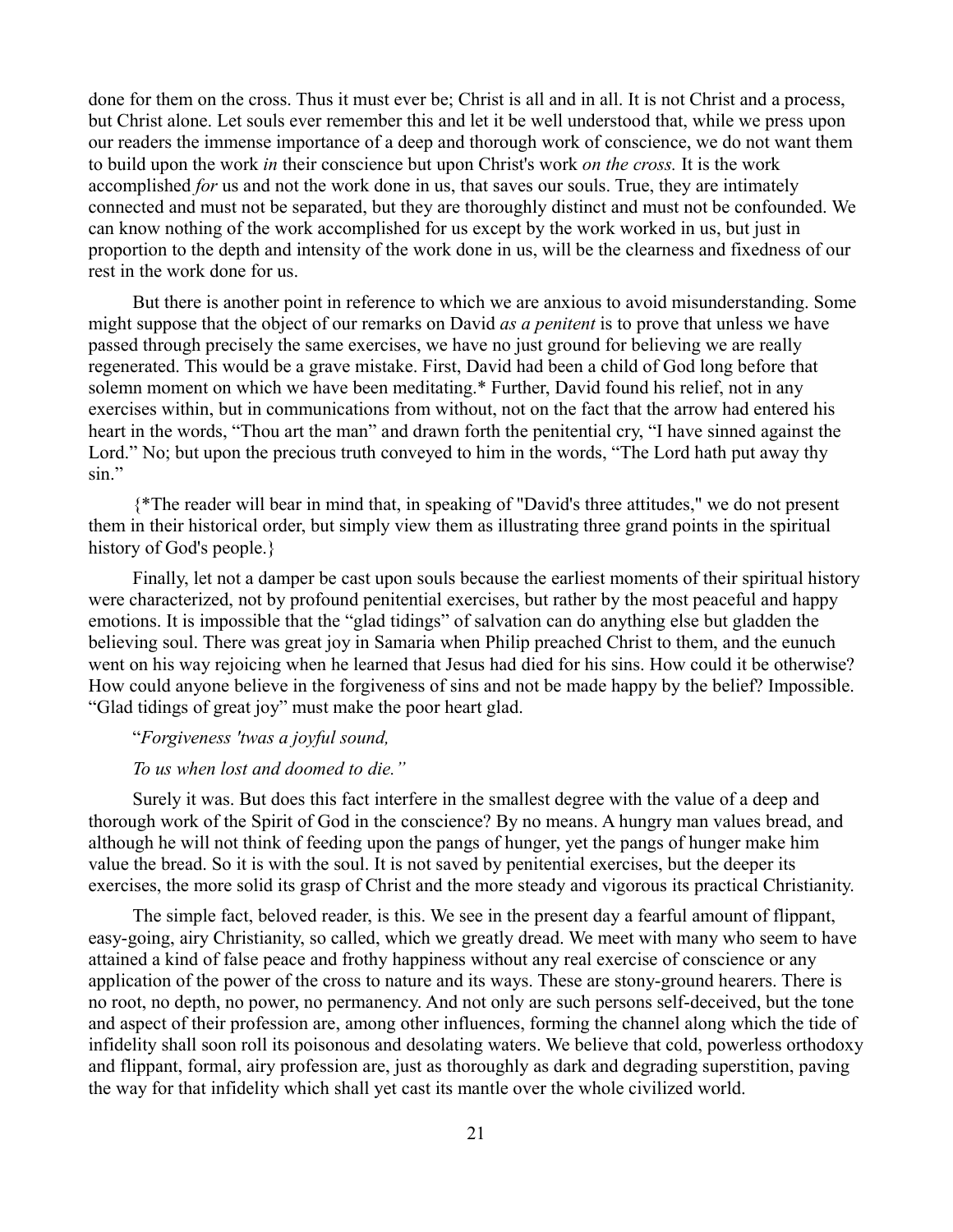This is a deeply solemn thought, but we dare not withhold it from our readers. We long to see a more effective testimony for Christ, a more earnest discipleship, a more thorough self-surrender and whole-hearted consecration to the name and cause of Christ. For this we sigh, for this we pray, but we certainly do not expect to find it amid the ranks of those who have never known much exercise of conscience or tasted the power of the cross of Christ.

However, we must not anticipate a line of thought which may come before us as we proceed with our subject. We shall, with God's blessing, see in David a noble illustration of personal devotedness. Meanwhile, let us contemplate him in the second of his remarkable attitudes:

#### **Sitting as a Worshiper**

In the opening of 2 Samuel 7 we find David sitting in his house of cedar and surveying the many and varied mercies with which the hand of Jehovah had surrounded him. "And it came to pass, when the king sat in his house and the Lord had given him rest round about from all his enemies, that the king said unto Nathan the prophet, See now, I dwell in an house of cedar, but the ark of God dwelleth within curtains. And Nathan said to the king, Go, do all that is in thine heart: for the Lord is with thee."

David would build a house for God. But he was not the man, nor was it the time for that. Nathan is dispatched to correct the mistake. The service was well-meant, but that was not sufficient. It must be well-timed as well as well-meant. David had shed much blood. Moreover, there were enemies and evil at hand. There were also deeper lessons of grace in which David had to be instructed. God had done much for him, but all that had been done in the past was as nothing compared with what was yet to be done in the future. If a house of cedar was a great thing, how much greater was an everlasting house and kingdom. The Lord telleth thee, that "He will make thee an house." This was reversing the matter altogether. The doings of the past were full of grace; the doings of the future would be full of glory. The hand of electing love had lifted David from the sheepfold to place him on the throne of Israel. "And this was yet a small thing in Thy sight, O Lord God; but Thou hast also spoken of Thy servant's house for a great while to come." The past and the future are both brought in brilliant array before the vision of King David and he has only to bow his head and worship.

"Then went King David in and sat before the Lord, and he said, who am I, O Lord God?" Here we have David's second attitude. Instead of going out to build for the Lord, he went in and sat before the Lord. There is great moral beauty and power in this. To an unintelligent eye he might have seemed to be in a very useless attitude, but no one can ever stand as a servant who has not sat as a worshiper. We must have to do *with* the Lord before we can act *for* the Lord. Show us a man who has really occupied the place of a worshiper and we will show you one who, when he rises to his feet, will prove an effective servant.

Be it noted, it is one thing to sit before the Lord and another thing to sit before *our* work or service or preaching or circumstances or experiences — *our* anything. How often are we tempted to sit down and gaze at or think about *our* various exploits, even though these may be ostensibly in the Lord's work? This is sure to bring weakness. Nothing can be more miserable than self-occupation. It is right enough to feel thankful if the Lord has used us in any department of work, but let us beware of keeping self before our eyes in any shape or form, directly or indirectly. Let us not be found surveying the various things in which we are engaged, the different interests we have or the varied spheres of action in which we take part. All this tends to puff up nature, while it leaves the soul barren and impoverished.

Mark the difference! "Then went king David in and sat before the Lord, and said, who am I?" "I" is sure to fall into obscurity and oblivion when we sit before the Lord. We hardly know which to admire most, the attitude or the utterance. "He sat" and he said, "Who am I." Both are lovely, both in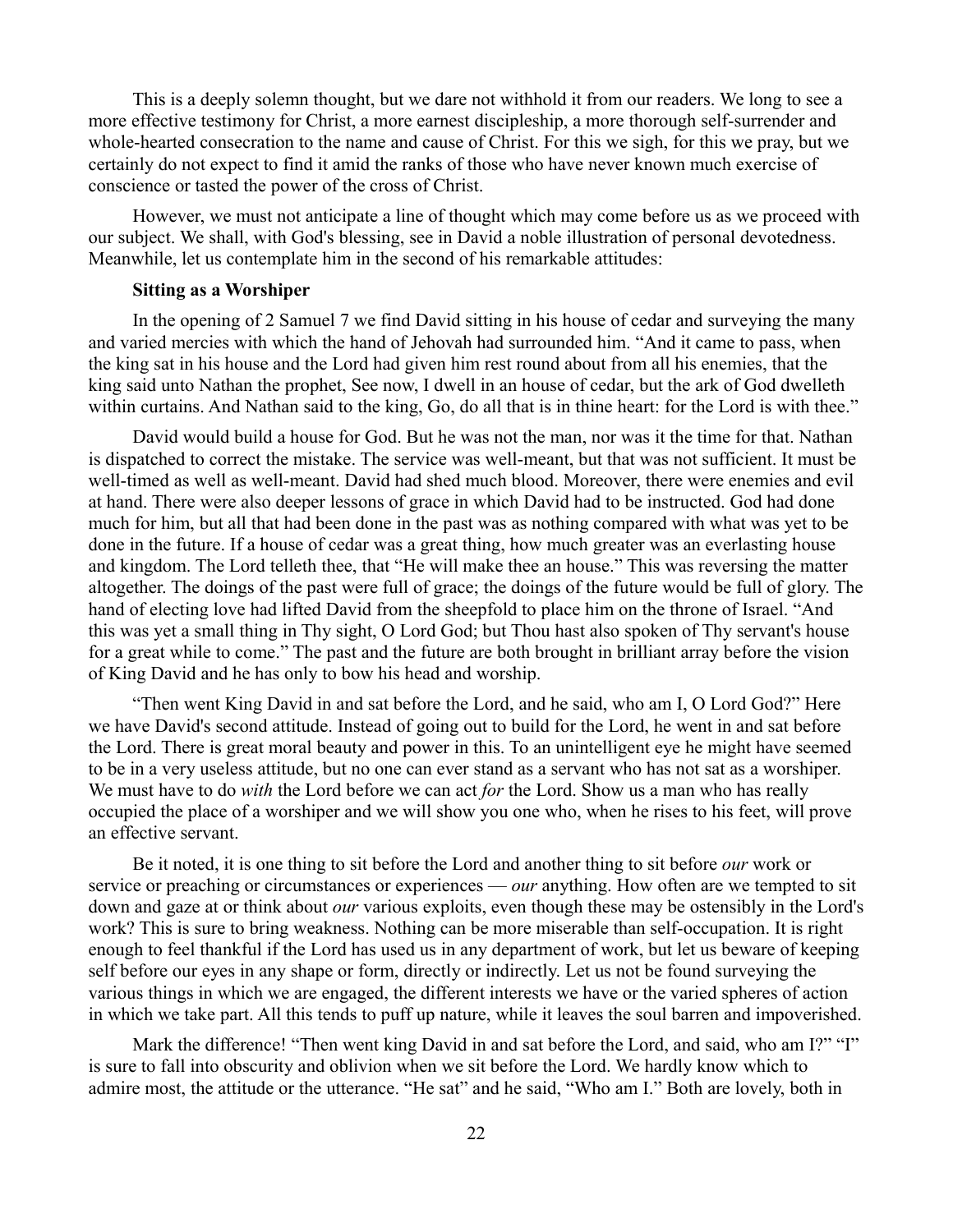exquisite moral order. May we know more of their deep meaning and immense practical power! May we prove what it is to sit in the divine presence and there lose sight of self and all its belongings!

We do not attempt to enter upon an exposition of Psalm 51 which is David's utterance as a penitent, nor yet of 2 Samuel 7 which gives us his utterance as a worshiper. We merely introduce these precious Scriptures to the reader and pass on in the third place, to look at David's:

#### **Standing As A Servant**

"Then David the king stood up upon his feet" (1 Chr. 28: 2). This completes the picture of this lovely character. We have seen him lying on the earth with the arrow of conviction piercing his conscience and the chastening rod of God held over him. We have seen him seated in the sanctuary, surveying the actings of grace in the past and anticipating the bright beams of glory in the future. And now we see him rising into the attitude of a truehearted servant to lay himself and his resources at Jehovah's feet. All is intensely real. The penitential cry, the aspirations of the worshiper, the words of devotedness and consecration — all is deep, fervent and genuine. "I have prepared with all my might for the house of my God." "Moreover, because I have set my affection to the house of God." What selfforgetting devotedness is here! David was not to have the honor of building the house, but what was that to one who had found his place in the sanctuary and learned to say, "Who am I?" It was all the same to David who was to build the home. It was the house of his God and that was enough. The strength of his hand, the love of his heart and the resources of his treasury were all willingly devoted to such an object.

We would like to pause here to enlarge, but we must close. May the Holy Spirit apply these things to our hearts by His mighty power. Christian reader, do you not long for more whole-hearted devotedness? Do you not sigh after a more lofty consecration of yourself and all you have to Christ and His cause in the earth? Well then, just get a little nearer to Him. Seek to be more in His presence. You have risen up from the attitude of a penitent, go now and sit and gaze and worship. Then when the proper occasion arises, you will be ready to occupy the position of an effective servant.

## "**GAIN TO ME"**

"But what things were gain to me, those I counted loss for Christ" (Phil. 3: 7). What a marvelous change! Saul had many sources of gain. He had gathered many honors around his name. He had made progress in Judaism beyond many of his equals. He had achieved a legal righteousness in which no man could find a flaw. His zeal, his knowledge and his morality were of the very highest order. But from the moment Christ was revealed to him, there was a thorough revolution. Everything was changed. *His* righteousness, *his* learning, *his* morality, all that could in any wise be gain to Paul, became as dung. He does not speak of open sins, but of those things that could justly be esteemed as gain to him. The revelation of the glory of Christ had so completely changed the entire current of Paul's thoughts, that the very things which he had once esteemed as positive gain, he now regarded as positive loss.

Why? Simply because he had found his all in Christ. That blessed One had supplanted everything in Paul's heart. All that belonged to Paul was displaced by Christ. Hence it would have involved actual loss to possess any righteousness or wisdom, holiness or morality of his own, seeing that he had found all these in divine perfectness in Christ.

If Christ is made of God unto me righteousness, is it not a loss to me to have any righteousness of my own? Surely. If I have gotten that which is divine, have I any need of that which is human? Clearly not. The more completely I am stripped and emptied of everything in which "I" could glory or which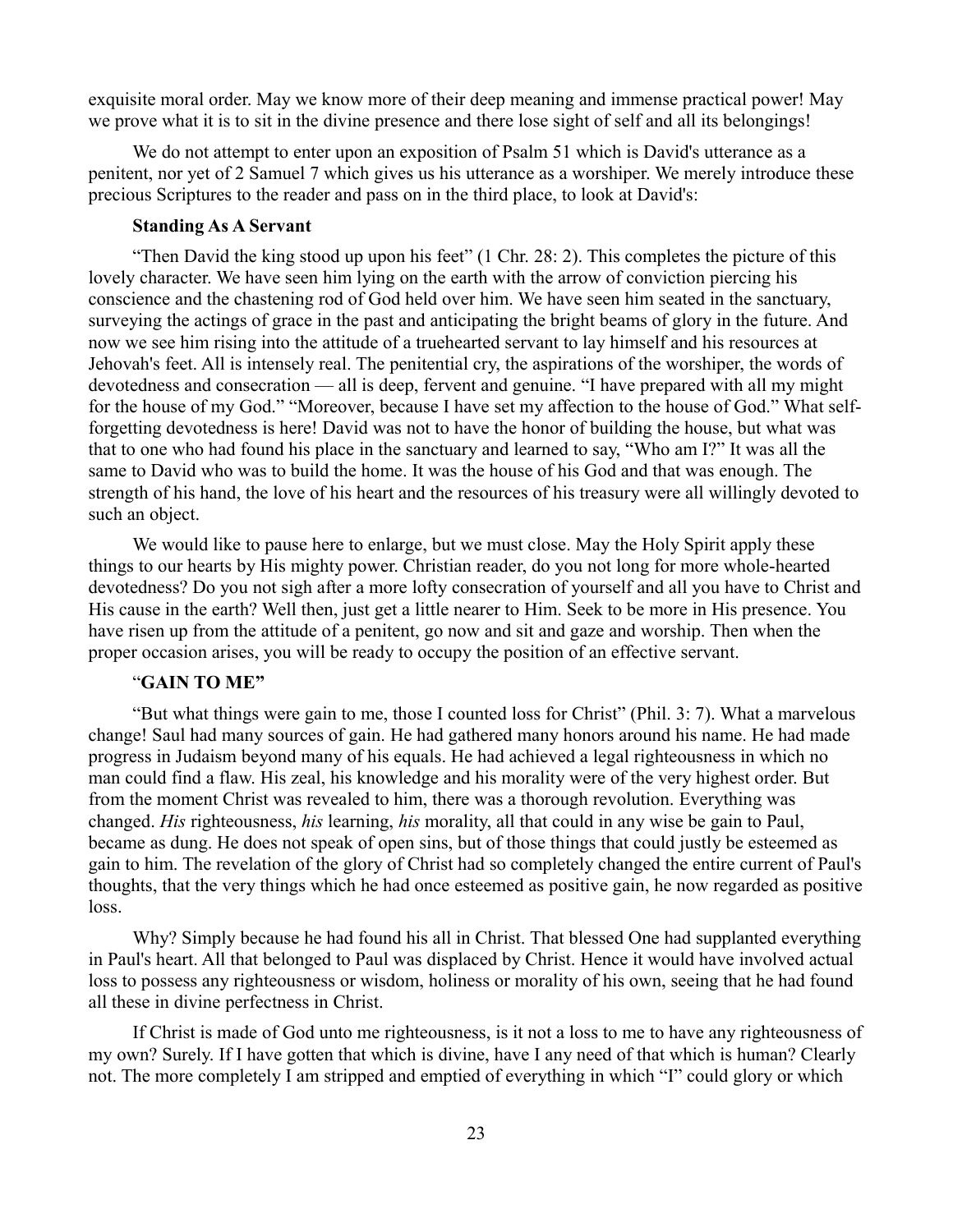would be gain to "me," the better, inasmuch as it only renders me all the more entitled to a full and allsufficient Christ. Whatever it be that tends to exalt self, whether it be religiousness, morality, respectability, wealth, glory, personal beauty, intelligence or philanthropy, it is a positive hindrance to our enjoyment of Christ as both the foundation of the conscience and as the object of the heart. May the Spirit of God make Christ more precious to us!

### **THE SUFFICIENCY AND AUTHORITY OF THE SCRIPTURES**

We agree with you in saying, "I recognize the voice of Jesus alone in His Word." Where else could we hear it? It is upon that blessed Word we are cast for everything. It is the solid foundation on which faith reposes. We want nothing else to give us full assurance but His faithful Word. No outward evidence, no inward feeling can possibly add to the truth and stability of the Word. How do I know I am a sinner? By the Word. How do I know that Jesus Christ came into the world to save sinners? By the Word. How do I know that my sins are forgiven? Is it by my feelings? No, but by the Word. That Word tells me that "Christ hath once suffered for sins." But how do I know He suffered for my sins? Because the Word says, "the just for the unjust, that He might bring us to God." I know I am "unjust" because the Word tells me so. Hence Christ suffered for my sins and I am forgiven according to the effectiveness of Christ's atoning suffering. I am brought to God according to the virtue and value of the Person and work of Christ. "He was delivered for my offenses and raised again for my justification." Thus, "being justified by faith, I have peace with God, through our Lord Jesus Christ."

Dear friend, you must lean like a little child on the Word. True, it is by the power of the Holy Spirit we believe in and feed upon the Word, but the Word is the solid foundation on which your precious soul must ever rest. May all your doubts and fears vanish in the pure and precious light of that Word which is "settled forever in heaven!"

You know from where such an infidel thought proceeds. It is from the father of lies. Treat it as such. Judge it and reject it utterly. It seems strange that after knowing the Lord for 40 years, you should even for a moment be troubled by the suggestion of one whom you know to be "a liar from the beginning." Ask a poor ignorant man how he knows the sun shines. Ask a simple believer how he knows the Bible is the Word of God. He will tell you he has felt its power. Has not the Holy Spirit given you to feel the power of the Word of God? If God cannot make me know that it is He who speaks to me in His Word, who else can?

Were we merely to believe in the divine inspiration of the Scriptures from human testimony — be that testimony ever so powerful — it would not be faith at all. I believe what God says because He says it, not because of any human authority. If all the fathers who ever wrote, all the doctors who ever taught, all the councils that ever sat, all the angels in heaven and all the saints upon earth, were to agree in declaring the Bible is the Word of God and we were to believe on their testimony, it would not be divinely-given faith. On the other hand, were all to agree in declaring the Bible is not the Word of God, it could not for a moment shake our confidence in that peerless revelation. Fling back, dear friend, at once into the enemy's teeth his foul and blasphemous suggestion and rest like a little child in the love and truth of that blessed One whom you have known for so many years.

We have not seen the book to which you refer, and judging from the extract which you have sent us, we have no desire to see it. We heartily and reverently believe in the absolute inspiration of the Holy Scriptures, given of God in the Hebrew and Greek languages. No doubt errors are found in various versions, copies and translations. We speak only of the Scriptures as given of God.

Oh, dear friend, what an unspeakable comfort to have a divine revelation! What should we do, where should we run if we were left to men's thoughts on the subject? What a poor affair it would be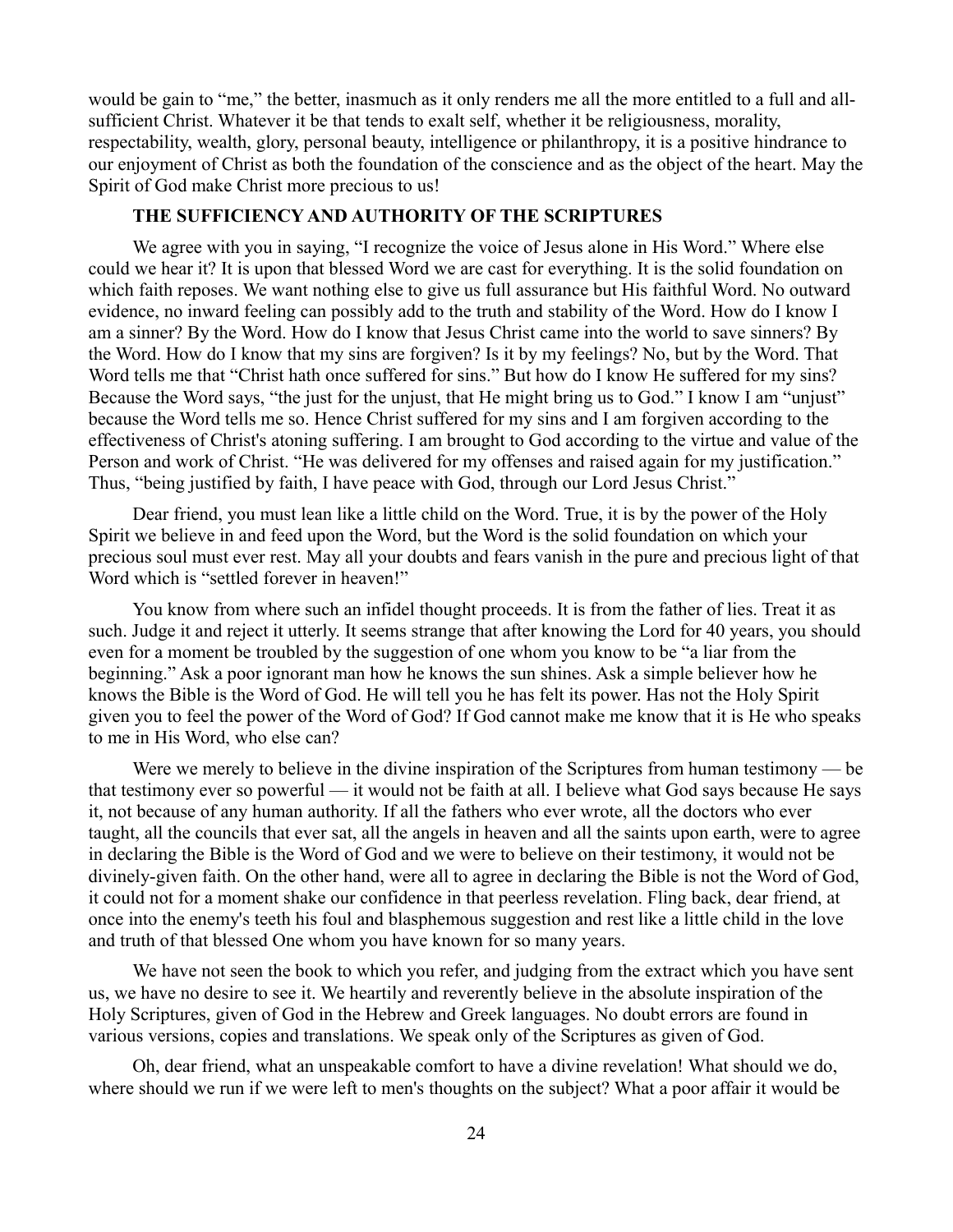for us if we had to look to men to accredit the Word of God! They would very soon rob us of its authority and value. What impudent presumption for poor worms of the earth to dare to sit in judgment upon the Word of God, to pronounce upon what is and what is not worthy of God! If God cannot make us understand His Word, if He cannot give us the assurance that it is He Himself who speaks to us in Holy Scriptures, what are we to do? Can man manage the matter better? If God cannot make us understand His Word, no man can; if He does, no man need. We should earnestly counsel you, dear friend, to fling aside all such books, however highly commended.

Sadly, it seems to be the fashion today, in quarters where we should least expect it, to commend in most glowing terms all sorts of infidel books and blasphemous attacks upon the Word of God and the Person of Christ. We judge it to be a very great mistake indeed for Christians to read such books, unless they are called and fitted of God to expose them. Would you read a book entitled, "A treatise seeking to prove that two and three do not make five?" We hardly think you would. If God has graciously given you to rest by faith upon His eternal Word, what more do you want? Infidel books cannot help you. God is His own interpreter in Scripture as well as in providence. Would you think of turning to some skeptical or rationalistic book to help you in the solution of the mysteries of God's government? We trust not. Then why turn to such for a judgment as to inspiration? We cannot refrain from quoting for you that magnificent passage in 2 Timothy 3: "And that from a child thou hast known the Holy Scriptures, which are able to make thee wise unto salvation through faith which is in Christ Jesus. All Scripture is given by inspiration of God and is profitable for doctrine, for reproof, for correction, for instruction in righteousness; that the man of God may be perfect, thoroughly furnished unto all good works."

We greatly fear, dear friend, you were not under the cover of the shield of faith while reading this book of which you speak, but we earnestly pray that your precious soul may be enabled to fling off with calm decision any dark and skeptical suggestions which may be troubling you and to return to the eternal stability of divine revelation. God grant it in His infinite mercy.

The inspired Volume carries its own credentials with it. It speaks for itself. It comes to us with an overwhelming body of evidence, both internal and external. The Apocrypha, on the contrary, carried its own condemnation. It contains passages which you have only to read to be convinced that they were never inspired by the Spirit of God. We reject it on the ground of evidence, both internal and external.

The word in 1 Corinthians 11: 2 should be rendered "traditions" or "directions." The apostle does not specify what they were, but thank God, we know that whatever ordinances, traditions or directions are essential for the Church to the end of time, are clearly laid down in the Scriptures of the New Testament. This is quite enough for us. Men have no authority whatever to set up rites and ceremonies in the Church of God; their doing so can only be regarded by every heart loyal to Christ as a daring usurpation of His authority which He will most assuredly judge before long.

We feel increasingly impressed, dear friend, with a sense of the urgent need of testing everything by the Word of God and of rejecting whatever cannot stand the test. It is not only deeply sorrowful, but most solemn to mark the way in which the authority of Christ as laid down in His precious Word is virtually set aside by those who profess to be His people and His servants. It never seems to occur to people that they are really responsible before God to judge by the light of His Word, the various things in which they are engaged. Hence they go on from week to week and year to year with a whole host of things having not a shadow of foundation in Holy Scripture. How appalling to think of the end of all this! It will not be with a scourge of small cords that all these things will be driven out of the temple! May God the Holy Spirit arouse by His mighty ministry, the whole Church to a more profound sense of